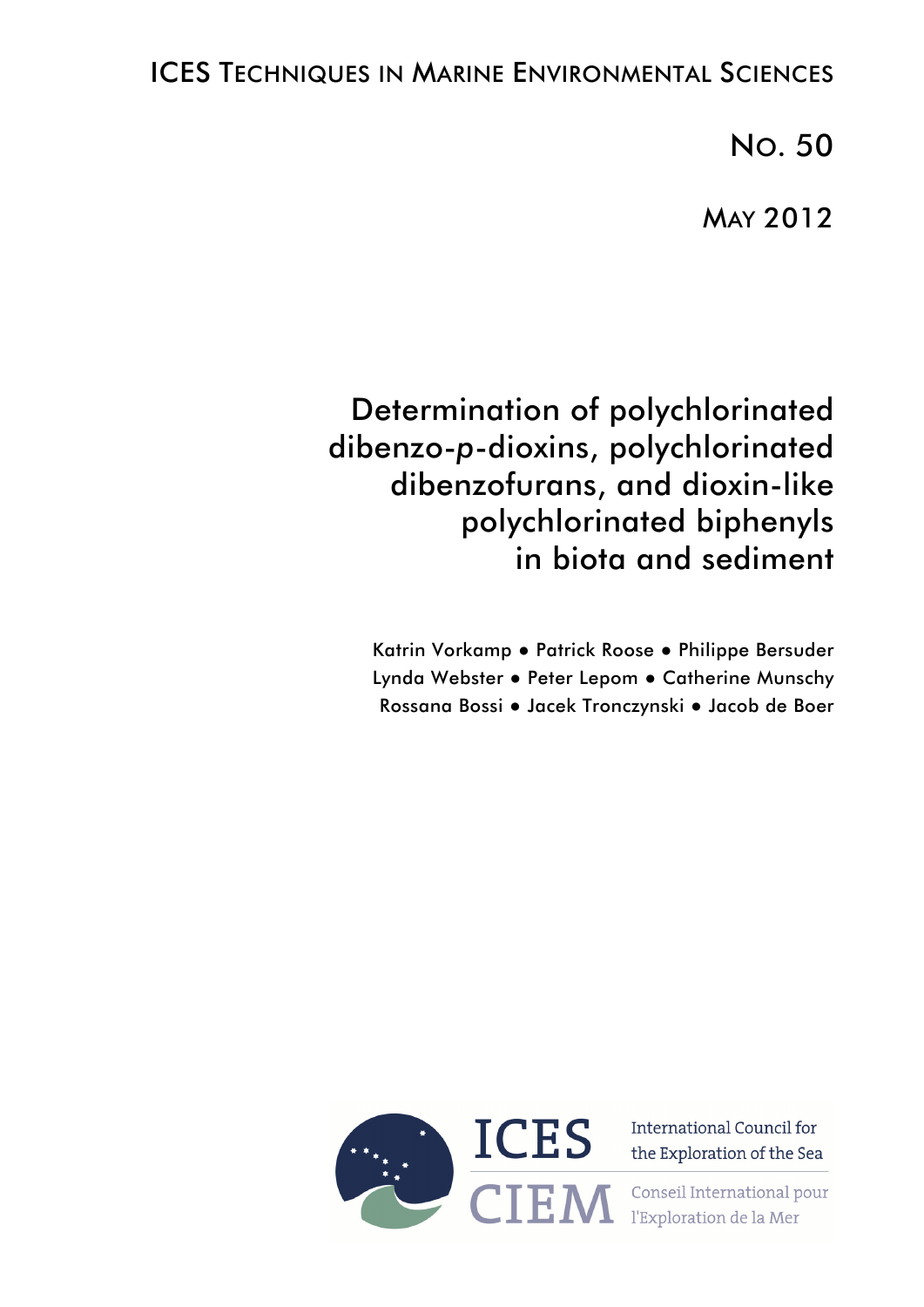# **International Council for the Exploration of the Sea Conseil International pour l'Exploration de la Mer**

H. C. Andersens Boulevard 44–46 DK‐1553 Copenhagen V Denmark Telephone (+45) 33 38 67 00 Telefax (+45) 33 93 42 15 www.ices.dk info@ices.dk

Recommended format for purposes of citation:

Vorkamp, K., Roose, P., Bersuder, P., Webster, L., Lepom, P., Munschy, C., Bossi, R., Tronczynski, J., and de Boer, J. 2012. Determination of polychlorinated dibenzo‐p‐ dioxins, polychlorinated dibenzofurans, and dioxin‐like polychlorinated biphenyls in biota and sediment. ICES Techniques in Marine Environmental Sciences No. 50. 23 pp.

Series Editor: Paul D. Keizer

For permission to reproduce material from this publication, please apply directly to the General Secretary. Correspondence concerning the details of any method or procedure should be directed to the author(s).

This series presents detailed descriptions of methods and procedures relating to chemical and biological measurements in the marine environment. Most techniques described have been selected for documentation based on performance in ICES or other intercalibration or intercomparison exercises: they have been carefully evaluated and shown to yield good results when correctly applied. They have also been subject to review by relevant ICES working groups, but this is not to be construed as constituting official recommendation by the Council.

ISBN 978‐87‐7482‐109‐0

ISSN 0903‐2606

© 2012 International Council for the Exploration of the Sea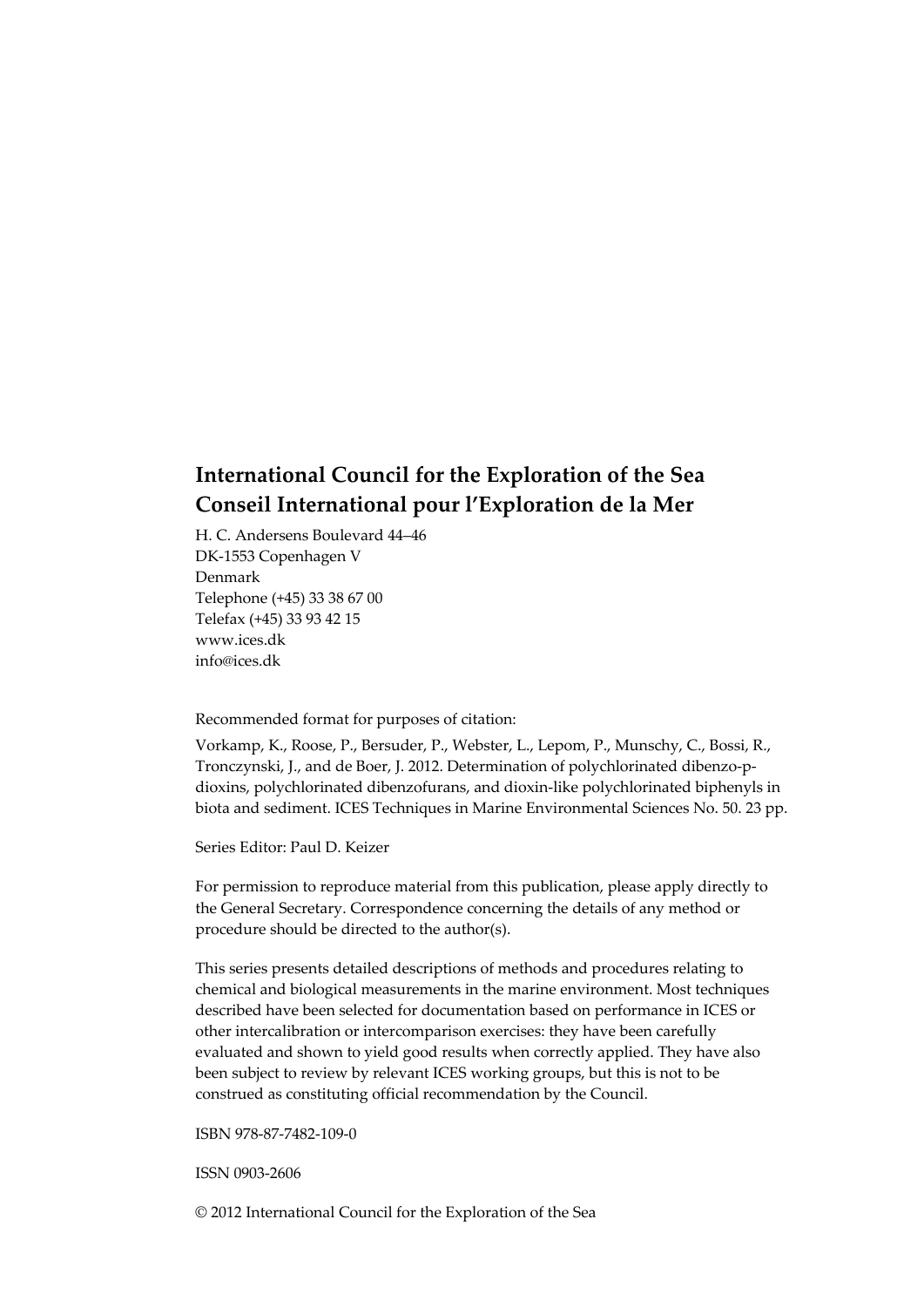## **Contents**

| 1  |     |  |  |
|----|-----|--|--|
| 2  |     |  |  |
| 3  |     |  |  |
|    | 3.1 |  |  |
|    | 3.2 |  |  |
|    | 3.3 |  |  |
| 4  |     |  |  |
|    | 4.1 |  |  |
|    | 4.2 |  |  |
|    | 4.3 |  |  |
|    | 4.4 |  |  |
| 5  |     |  |  |
|    | 5.1 |  |  |
|    | 5.2 |  |  |
|    | 5.3 |  |  |
|    | 5.4 |  |  |
| 6  |     |  |  |
| 7  |     |  |  |
| 8  |     |  |  |
| 9  |     |  |  |
| 10 |     |  |  |
| 11 |     |  |  |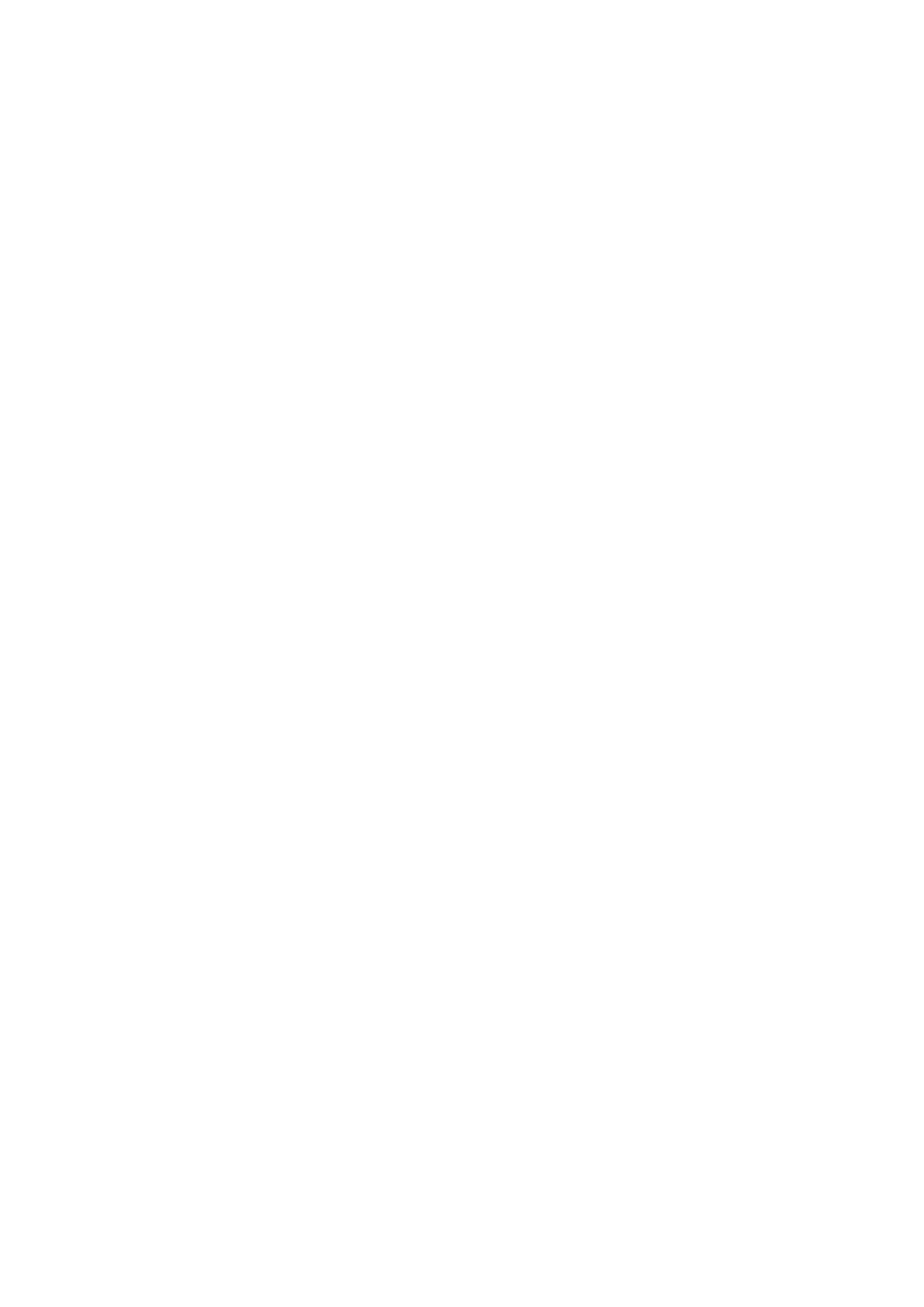#### Abstract

Polychlorinated dibenzo-*p*-dioxins, polychlorinated dibenzofurans (PCDD/Fs) and polychlorinated biphenyls (PCBs) are environmental contaminants regulated by the Stockholm Convention of Persistent Organic Pollutants. Being hydrophobic and lipophilic, these compounds accumulate in the marine environment in sediments and lipid-rich tissue of marine organisms, making these matrices preferred media for environmental monitoring. This document focuses on the analysis of PCDD/Fs and dioxin‐like PCBs (i.e. non‐*ortho* and mono‐*ortho* PCBs), which have a similar planar molecular structure to PCDD/Fs and, therefore, exhibit similar toxic effects. Because concentrations in the environment are low and common analytical methods result in co‐extractions of a large variety of potentially interfering compounds, analytical procedures are complex. This document includes comments and advice on sampling and sample pretreatment steps, suitable extraction and clean‐up procedures as well as preconcentration methods. It highlights the importance of extract clean‐up and the risk of contamination. Furthermore, suitable methods for instrumental analysis are discussed for gas chromatographic separation, compound identification, and quantification and detection methods. Although high‐resolution mass spectrometry often is the method of choice, low‐resolution mass spectrometry can also provide sufficiently sensitive analyses, in particular for screening purposes. In this context, bioassays can also play a role, reflecting a cumulative toxicity rather than concentrations of individual congeners. The paper also discusses general aspects of good laboratory practice, quality assurance/quality control, and laboratory safety.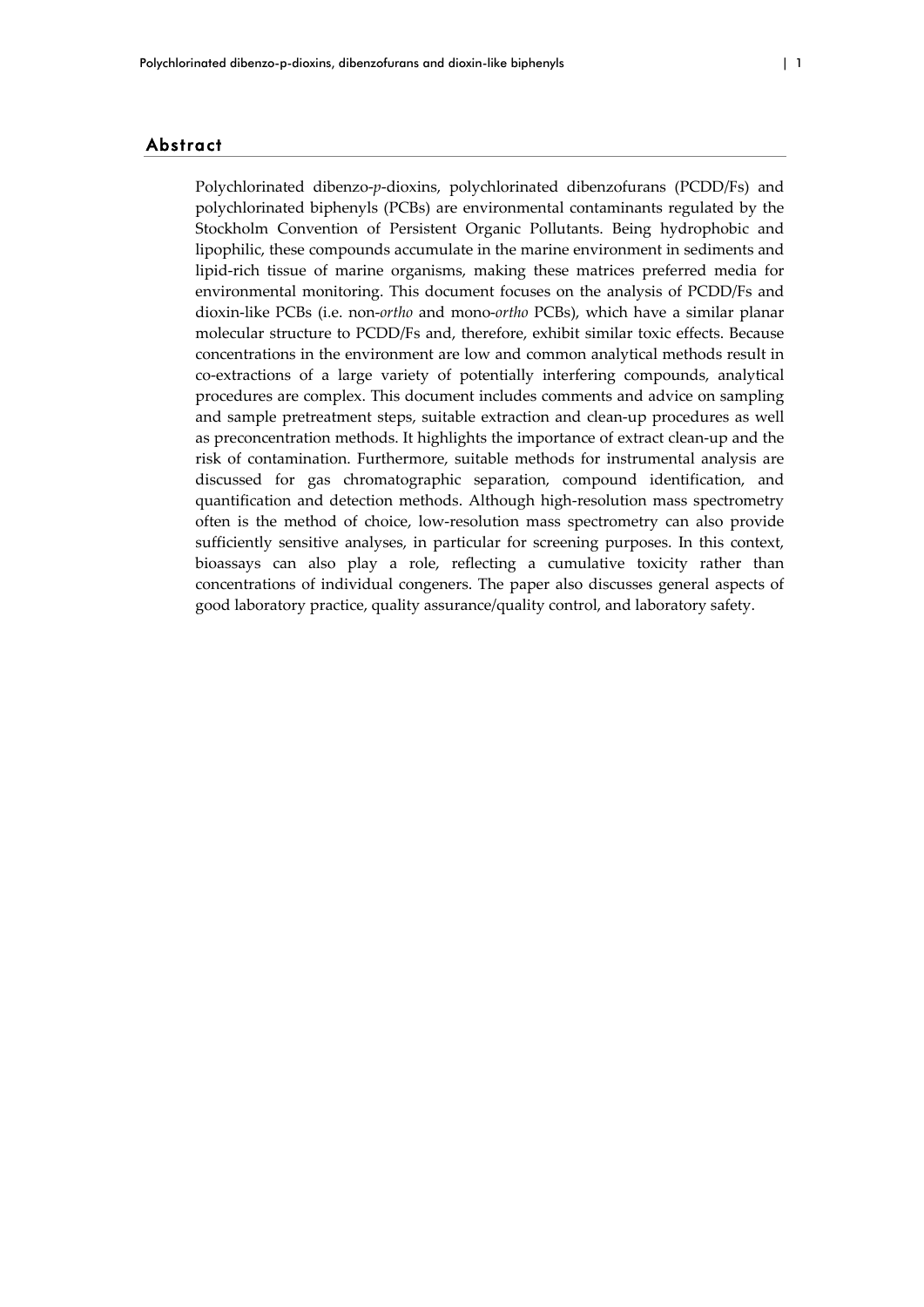### 1 Introduction

Polychlorinated dibenzo‐*p*‐dioxins and polychlorinated dibenzofurans [dioxins/furans (PCDD/Fs)] are ubiquitous in the environment, primarily as unintentional byproducts of combustion and industrial processes. Because they are strongly hydrophobic compounds, sediments are the eventual sink in the aquatic environment, providing a source of potential exposure to aquatic organisms (Hurst *et al.*, 2004). Generally highly resistant to metabolism, PCDD/Fs bioaccumulate and biomagnify and have reached relatively high concentrations in e.g. fish from the Baltic Sea, which resulted in recommendations to restrict the use of those fish for human consumption (Verta *et al.*, 2007; Pandelova *et al.*, 2008). This guideline only addresses the 17 tetra‐ through octa‐chlorinated 2,3,7,8‐substituted PCDD/F congeners and the non‐ and mono‐*ortho* substituted polychlorinated biphenyls (PCBs). The general chemical structures of PCDD/Fs and PCBs are given in Figure 1.

In this document, the term "dioxin-like PCBs" (dl-PCBs) is used for the non- and mono‐*ortho* PCB congeners listed in Table 1. The coplanar structure of non‐*ortho* substituted PCB congeners allows a configuration similar to that of PCDD/Fs. Mono*ortho* substituted PCBs may take a steric position close to coplanarity and are consequently less toxic than non‐*ortho* PCBs. Nevertheless, they may exhibit some dioxin‐like effects, because of their relatively high concentrations compared with those of non‐*ortho* PCBs or PCDD/Fs (Daelemans *et al.*, 1992). As with PCDD/Fs, the human exposure to dl-PCBs is mainly via the food chain, because the compounds are highly lipophilic and bioaccumulate in lipid‐rich tissue and biomagnify through the food chain (Dyke *et al.*, 2003).

PCDD/Fs and dl‐PCBs have been demonstrated to produce various toxic responses, including immunotoxicity, developmental and reproductive effects, and carcinogenesis (OSPAR, 2005). Because of their persistence, high toxicity, bioaccumulation potential, and ability for long‐range transport, they are controlled under the Stockholm Convention for Persistent Organic Pollutants. Their spatial and temporal monitoring in the aquatic environment is important to evaluate the risk to wildlife and human health (Hurst *et al.*, 2004).



**Figure 1. General formula of PCDDs, PCDFs, and PCBs. The possible number of chlorine atoms** results in 75 PCDD congeners  $(x=1-4, y=0-4)$ , 135 PCDF congeners  $(x=1-4, y=0-4)$ , and 209 **PCB** congeners  $(x = 1 - 5, y = 0 - 5)$ .

The objective of this document is to give general advice on the analysis of PCDD/Fs and dl-PCBs in marine biota and sediments. Because of the very low concentrations at which adverse effects can be observed, the analytical methodology for the analysis of PCDD/Fs and dl‐PCBs differs from those for other organochlorine compounds.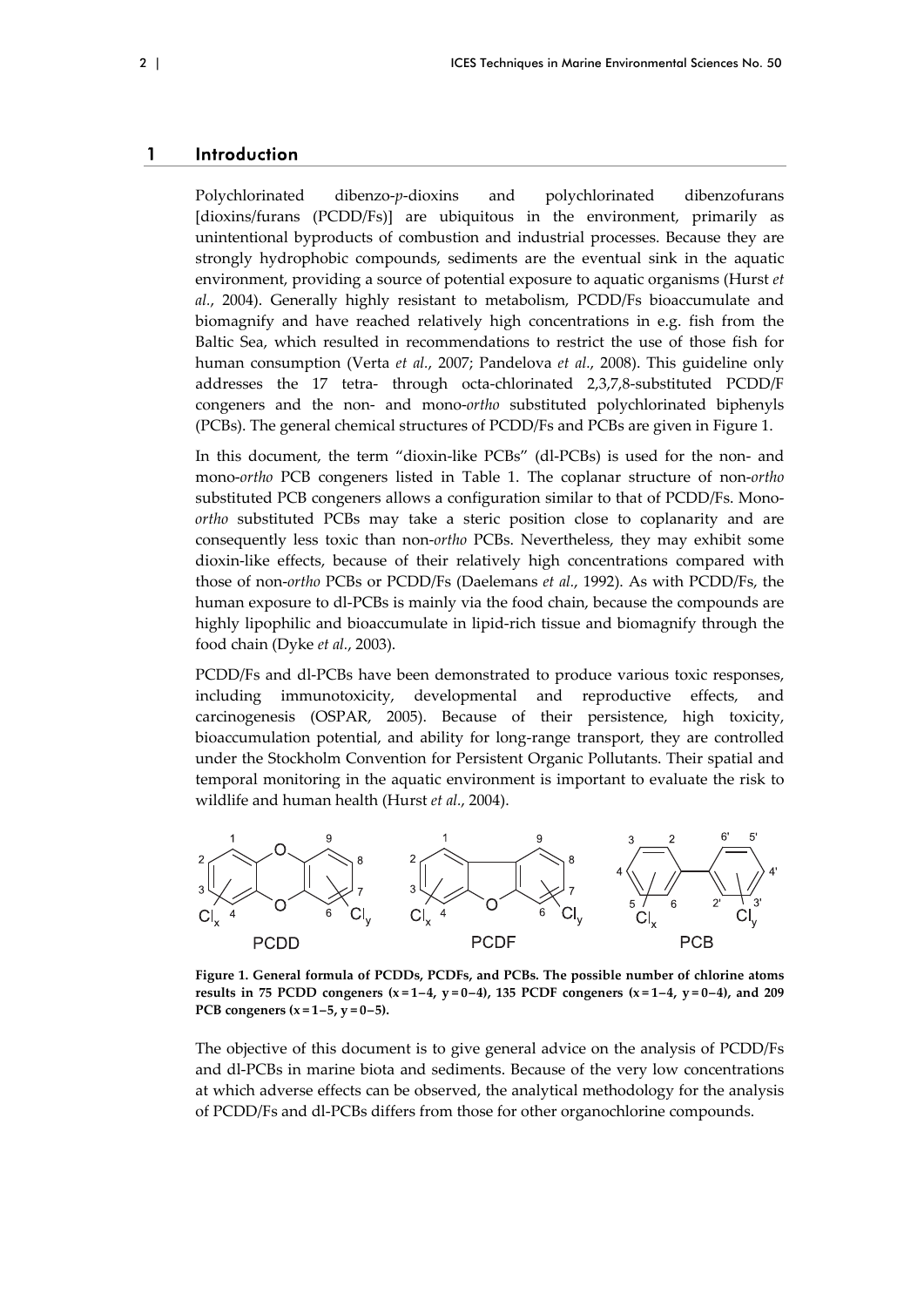#### 2 Analytes

Table 1 provides a list of the 17 tetra- through octa-chlorinated 2,3,7,8-substituted PCDD/Fs and the dl‐PCBs congeners that are of highest environmental relevance and typically included in environmental monitoring. In this context, results should be reported as concentrations of individual PCDD/Fs and dl‐PCB congeners in biota and sediment, i.e. in units of mass/mass, with relevant additional information on e.g. dry matter content of the sample (see Section 9 "Data reporting").

In the context of food and feed analysis and compliance checks with maximum residue limits, the concept of TCDD (2,3,7,8‐tetrachlorodibenzo‐*p*‐dioxin) toxicity equivalency factors (TEFs) is commonly used, to account for the combined toxicity of mixtures of PCDD/Fs and other compounds with dioxin‐like activity usually present in these samples. Each congener has been assigned a TEF relative to that of the most toxic dioxin congener, 2,3,7,8‐TCDD, which was given a TEF of 1.0. The concentrations of the individual congeners are multiplied with their respective TEFs, and the sum of this gives the total concentration of dioxin‐like compounds, expressed in TCDD equivalents (TEQs). Thus, concentrations of mixtures can be expressed through their dioxin‐like activity in TEQs, relative to the most potent 2,3,7,8‐TCDD. The most commonly used TEF system is that of the World Health Organization (WHO-TEF/TEQ). It is reviewed regularly, and Table 1 presents the most recent values (Van den Berg *et al.*, 2006).

According to OSPAR (2005), the scientific relevance of using TEQs to express results is greater for human exposure than for evaluation of pollution sources and emissions, for which information on congener patterns can be of more importance. For sediment samples in particular, the use of TEQs is of limited relevance (Van den Berg *et al.*, 2006). If appropriate, the TEF concept can be applied in a risk assessment of environmental concentrations. In this context, it will be important to state how concentrations below limits of quantification (LoQ) have been handled. To maximize information, results expressed as TEQ values should be reported as both upper bound and lower bound values (i.e. non‐quantifiable concentrations have been replaced by LoQ and zero, respectively).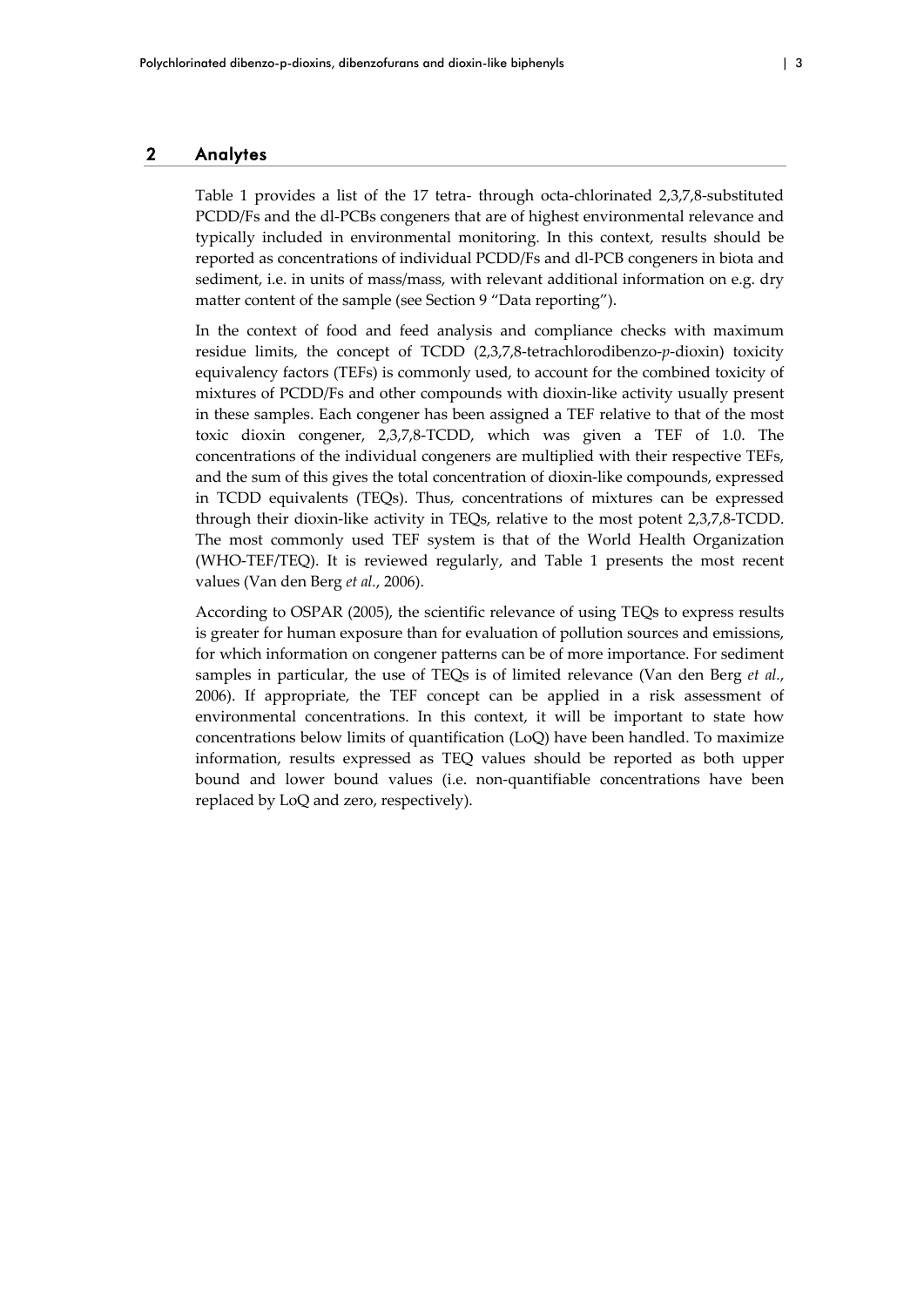**Table 1. Polychlorinated dibenzo‐***p***‐dioxins (PCDDs), polychlorinated dibenzofurans (PCDFs), and dl‐PCBs with their toxicity equivalency factors (TEFs) according to the systems developed by the World Health Organization (WHO2005‐TEF; Van den Berg** *et al.***, 2006) and NATO/CCMS (I‐ TEF).**

| 77  |
|-----|
| 81  |
| 126 |
| 169 |
|     |
| 105 |
| 114 |
| 118 |
| 123 |
| 156 |
| 157 |
| 167 |
| 189 |
|     |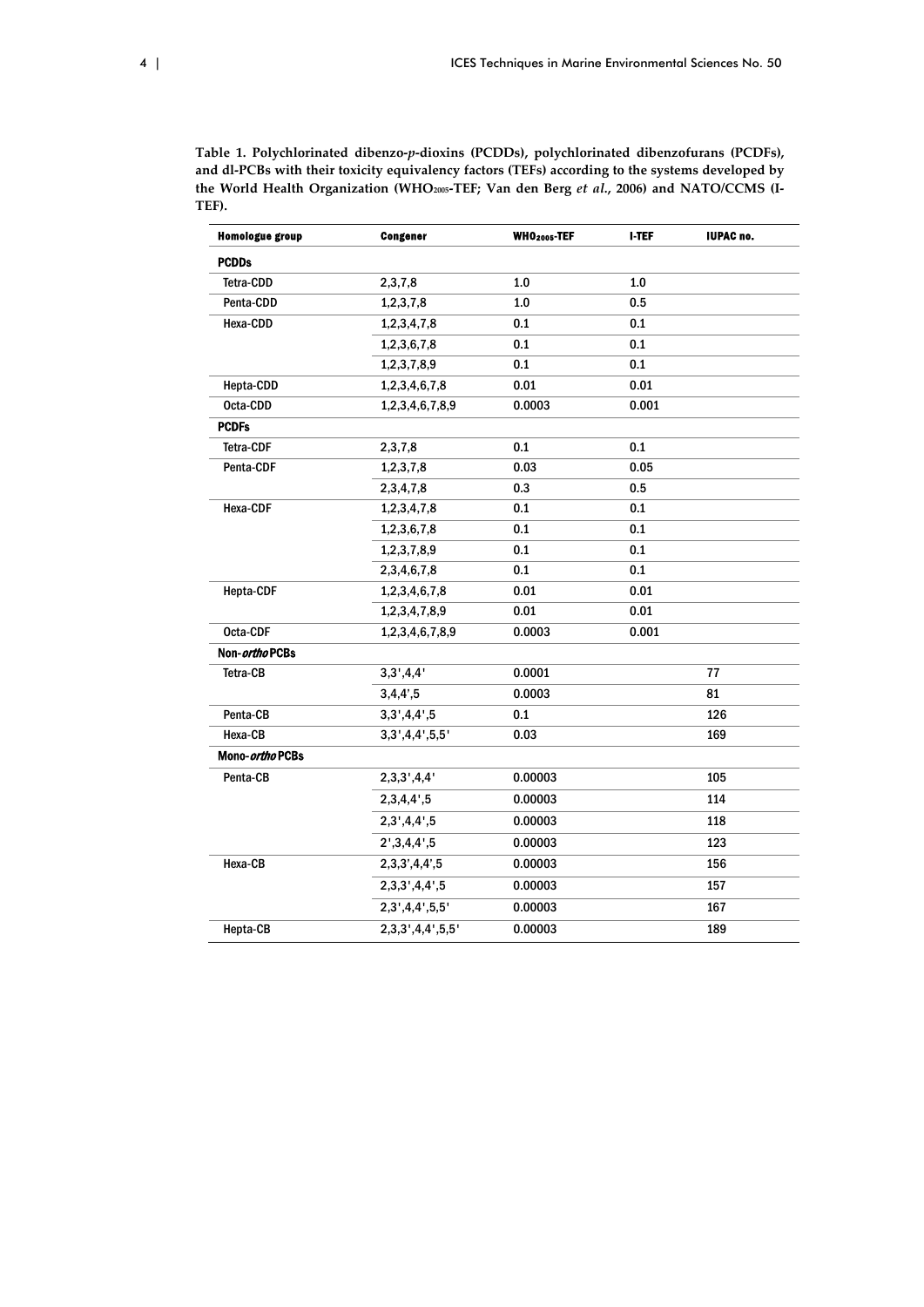## 3 Sampling and sample handling

OSPAR (2005) presented a monitoring strategy for PCDD/Fs, which identified biota and sediment as important matrices for environmental monitoring, as a consequence of their accumulation. Generally, the same recommendations are valid as described for other organochlorine compounds (OSPAR, 2010a, 2010b). Details on sample handling and preparation as described for the chemical analysis of polybrominated diphenyl ethers (PBDEs) will also be valid for PCDD/Fs and dl‐PCBs (Webster *et al.*, 2009). However, particular attention should be paid to the risk of sample contamination, given the lower concentrations of PCDD/Fs and dl‐PCBs in most environmental samples.

### 3.1 Biota samples

Aquatic organisms can accumulate hydrophobic compounds like PCDD/Fs and dl‐ PCBs and reach concentrations considerably above those of the surrounding waters. The ratio between the concentration in biota and in the water is the bioconcentration factor (BCF), which is between 2000 and 9000 for PCDD/Fs (OSPAR, 2005). Because the BCF varies with species and compound, it is important to design a biota‐sampling programme that minimizes confounding factors, i.e. to choose the same species of the same age and the same time of year for sampling.

The species selected for monitoring of biota should fulfil the following requirements.

- Reflect concentration changes in the sampling area, i.e. ensure a link between exposure and concentration in the organisms;
- Accumulate compounds without being severely affected;
- Be representative of and abundant in the area (to ensure sufficient sample material for analysis);
- Be relatively easy to handle.

Analogous to the monitoring of other organohalogen compounds, mussels and fish are suitable and commonly used for monitoring of PCDD/Fs and dl‐PCBs (OSPAR, 2005). The highest PCDD/F fresh‐weight concentrations are found in muscle tissue of fatty fish, such as herring and salmon or in fatty liver of some fish, such as cod or haddock. National food agencies often analyse PCDD/Fs and dl‐PCBs in commercial fish and fish products, to monitor compliance with EU limit values. Although different approaches will be necessary in environmental analyses, OSPAR (2005) also recommends the monitoring of fish and shellfish as part of the environmental monitoring strategy for dioxins.

Mussel samples must not be frozen prior to dissection, but should be transported at temperatures between 5 and 15°C, similar to those of the area of origin, in a clean container. It is important to remove any sediment particles from their intestinal system, by depuration in a glass aquarium with filtered water, preferably from the sampling location, for approximately 24 h. After dissection, all samples should be stored in the dark at  $\leq$ -20 $\degree$ C prior to analysis. Under these conditions, long-term storage of tissue samples is possible (de Boer and Smedes, 1997).

#### 3.2 Sediment samples

The sampling strategy for sediments depends on the purpose of the monitoring programme and the natural conditions of the region to be monitored and includes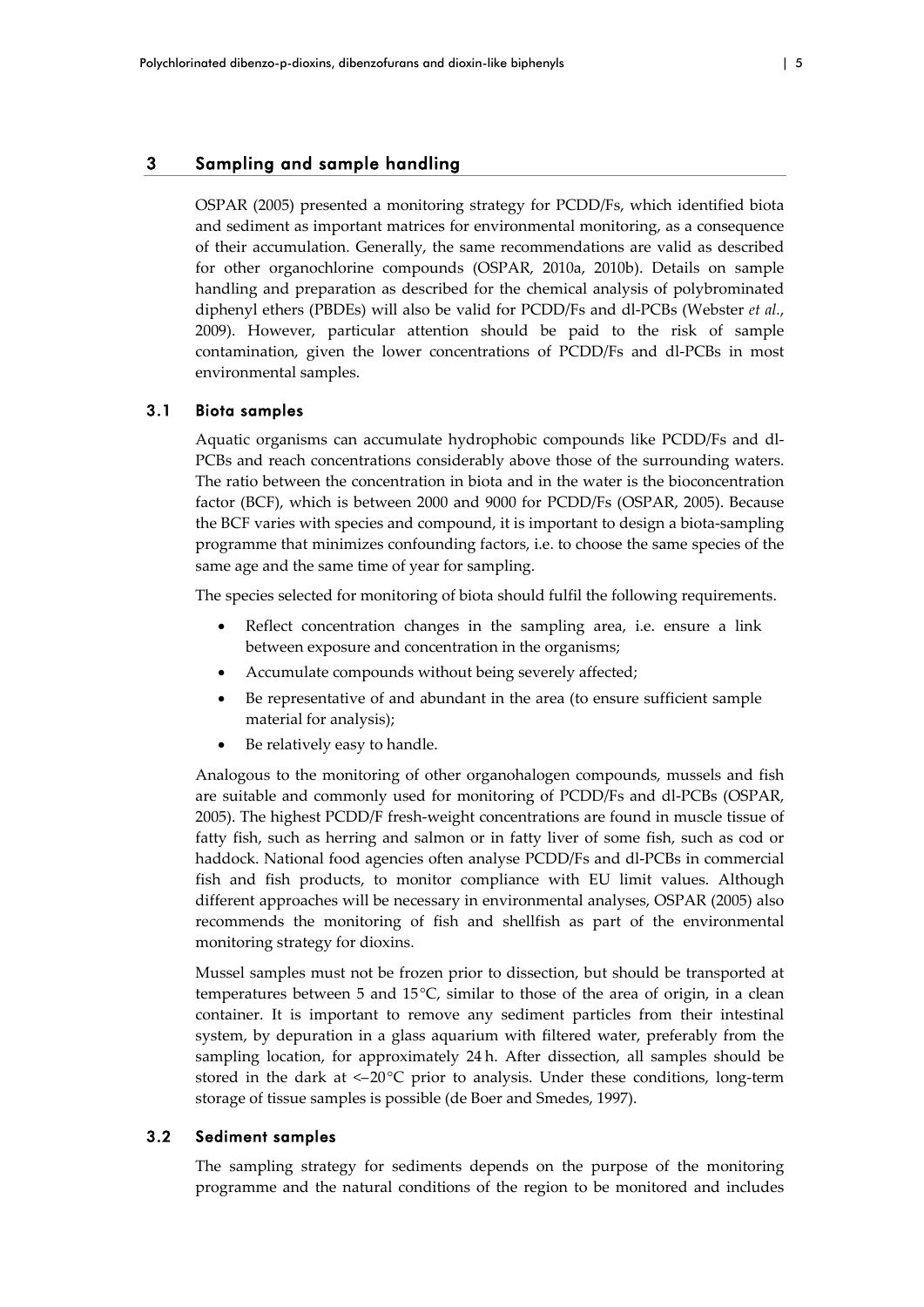fixed-station sampling, stratified random sampling, stratified fixed sampling, or sediment cores. PCDD/Fs and dl-PCBs accumulate in the organic carbon fraction of the sediment. Therefore, sediments containing a large proportion of fine material are preferable for organic contaminant monitoring. Sediment samples consisting of coarse sandy material may require sieving (OSPAR, 2010b). Because sediments may often display a rather heterogeneous distribution of contaminants and organic carbon content, pooling of a number of subsamples from a specific area per sampling location is recommended.

#### 3.3 Lipid and organic carbon content

The lipid content of biota samples should be determined to allow normalization of PCDD/F concentrations to lipids. Suitable methods have been described for the chemical analysis of PBDEs (Webster *et al.*, 2009) and include the methods by Bligh and Dyer (1959; modified by Hanson and Olley (1963)) and Smedes (1999). Extractable lipid determinations may be used as well, particularly for small sample sizes and high lipid contents. For both biota and sediment samples, dry weight should also be determined for normalization purposes, for instance by drying at 105°C until constant weight.

Total organic carbon (TOC) should be determined for characterization of sediments and for use as a possible normalization parameter (Schumacher, 2002; Leach *et al.*, 2008).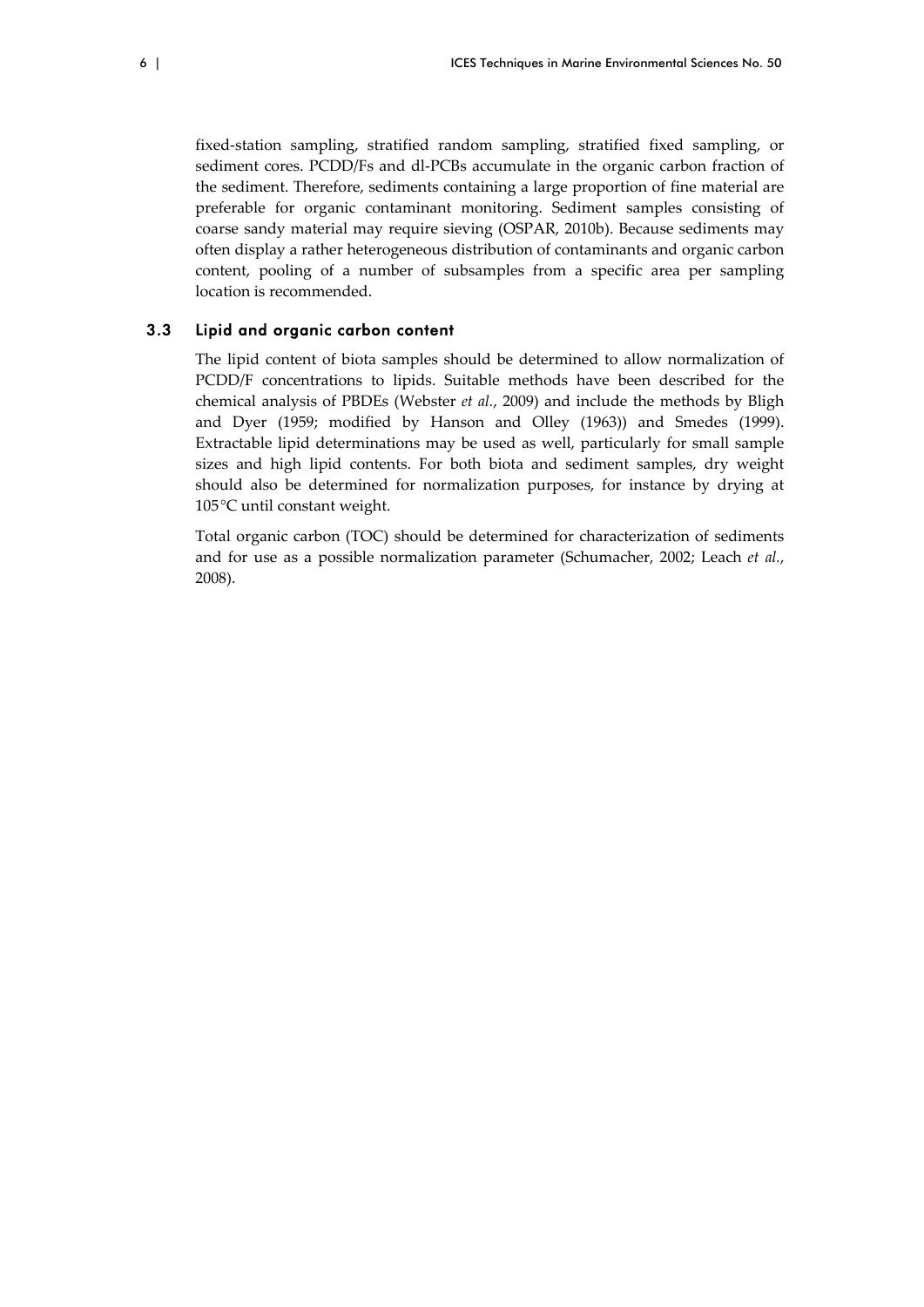### 4 Analytical methods

Prior to systematic monitoring, an initial screening for PCDD/Fs and dl-PCBs may be undertaken in the area under consideration. Several methods are available for screening purposes. In particular, bioassays and fast semi-quantitative screening methods, based on gas chromatography (GC)–mass spectrometry (MS), can give an indication of the extent of the contamination (Schrock *et al.*, 2009).

For a full quantitative analysis of individual congeners, state-of-the-art GC with highresolution MS (HRMS) is the preferred analytical method. Comprehensive multidimensional gas chromatography (GCxGC) could be an alternative for PCDD/F and dl‐PCB analysis, even in combination with electron capture detection (ECD), because this will offer enough sensitivity and the selectivity will exceed that of singlecolumn GC analysis, if a proper orthogonal combination of columns is selected (Haglund *et al.*, 2008). GCxGC can also be used in combination with low‐resolution (LR) MS or time‐of‐flight (ToF)‐MS (Skoczynska *et al.*, 2008). Modern GC tandem mass spectrometry (GC‐MS‐MS) systems based on ion traps and triple stage quadrupoles also provide the necessary selectivity and sensitivity (Malavia *et al.*, 2008; Onwudili *et al.*, 2011).

Examples of suitable methods for the analysis of PCDD/Fs and dl‐PCBs in biota and sediment samples are given in Figures 2 and 3, respectively.



**Figure 2. Example of an analytical method for the determination of PCDD/Fs and dl‐PCBs in biota.**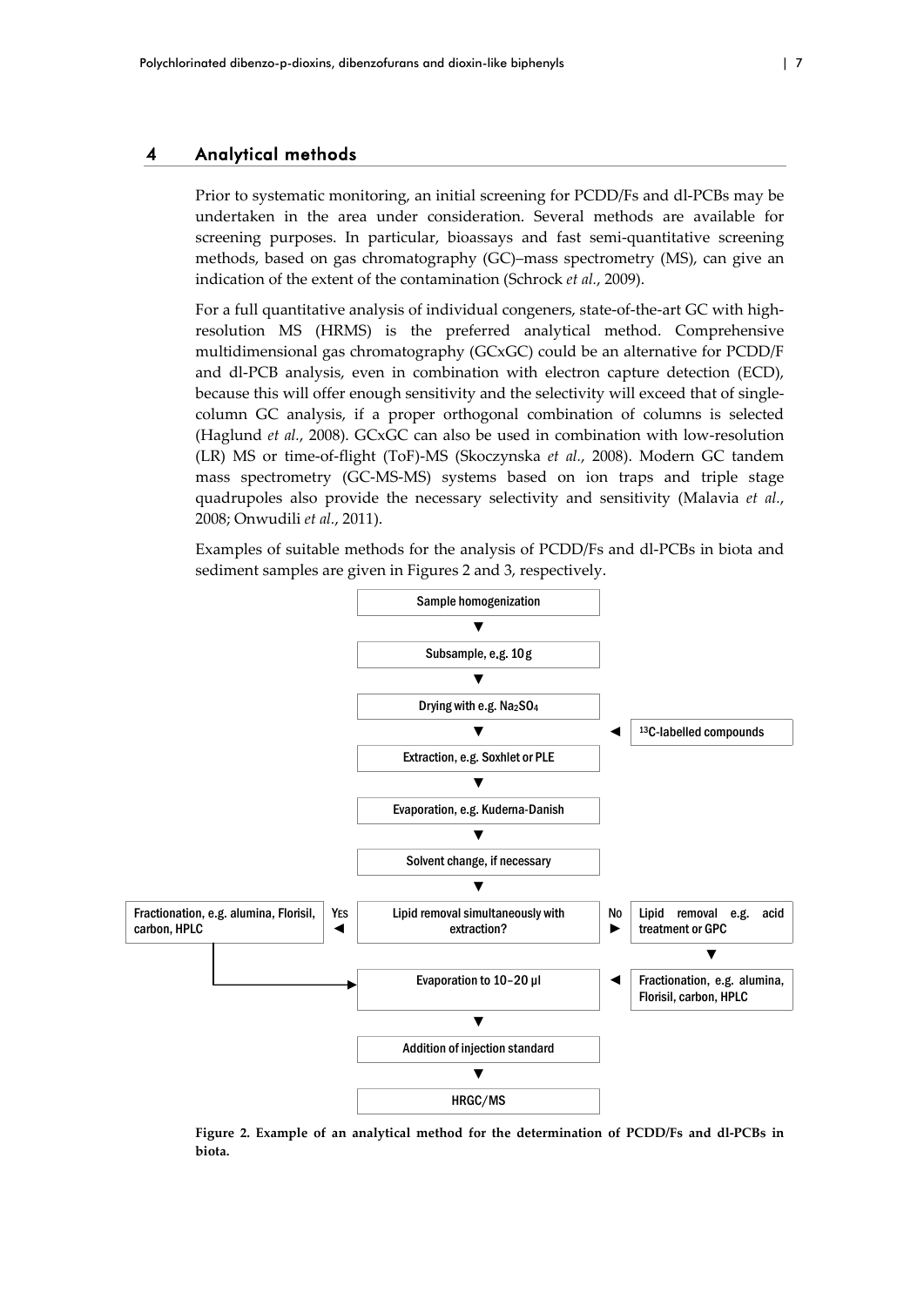

**Figure 3. Example of an analytical method for the determination of PCDD/Fs and dl‐PCBs in sediment.**

#### 4.1 Preparatory steps

In all analytical steps, it is essential to avoid contamination. Reagents should be of high purity or precleaned by solvent extraction. All solvents used must be checked for presence of residues of target or interfering compounds (e.g. polychlorinated diphenyl ethers). The purity of analytical standards should be checked. Reusable glassware should be rinsed with solvent, disassembled, washed with a detergent solution, and further rinsed with ultrapure water and solvent. Baking glassware is common practice as part of the cleaning process, but the formation of active sites on the glass surface that may adsorb the target compounds has been reported (USEPA, 1994). New glassware should be used from time to time, because scratched glassware has more active sites. Glassware that has contained fatty samples should be cleaned with enzymatic detergents.

PCDD/Fs and dl‐PCBs are often determined by isotope dilution, using GC‐HRMS. Less costly alternative detection methods are described in Section 5.4. <sup>13</sup>C-labelled standards of selected congeners to be analysed are added prior to extraction of the samples. These internal standards correct for recovery losses, to some extent. <sup>13</sup>C– labelled standards are commercially available for all individual congeners. The minimum number of internal standards to be used for the quantification of PCDD/Fs congeners is given in Table 2. Details on spike procedures are given by e.g. USEPA (1994).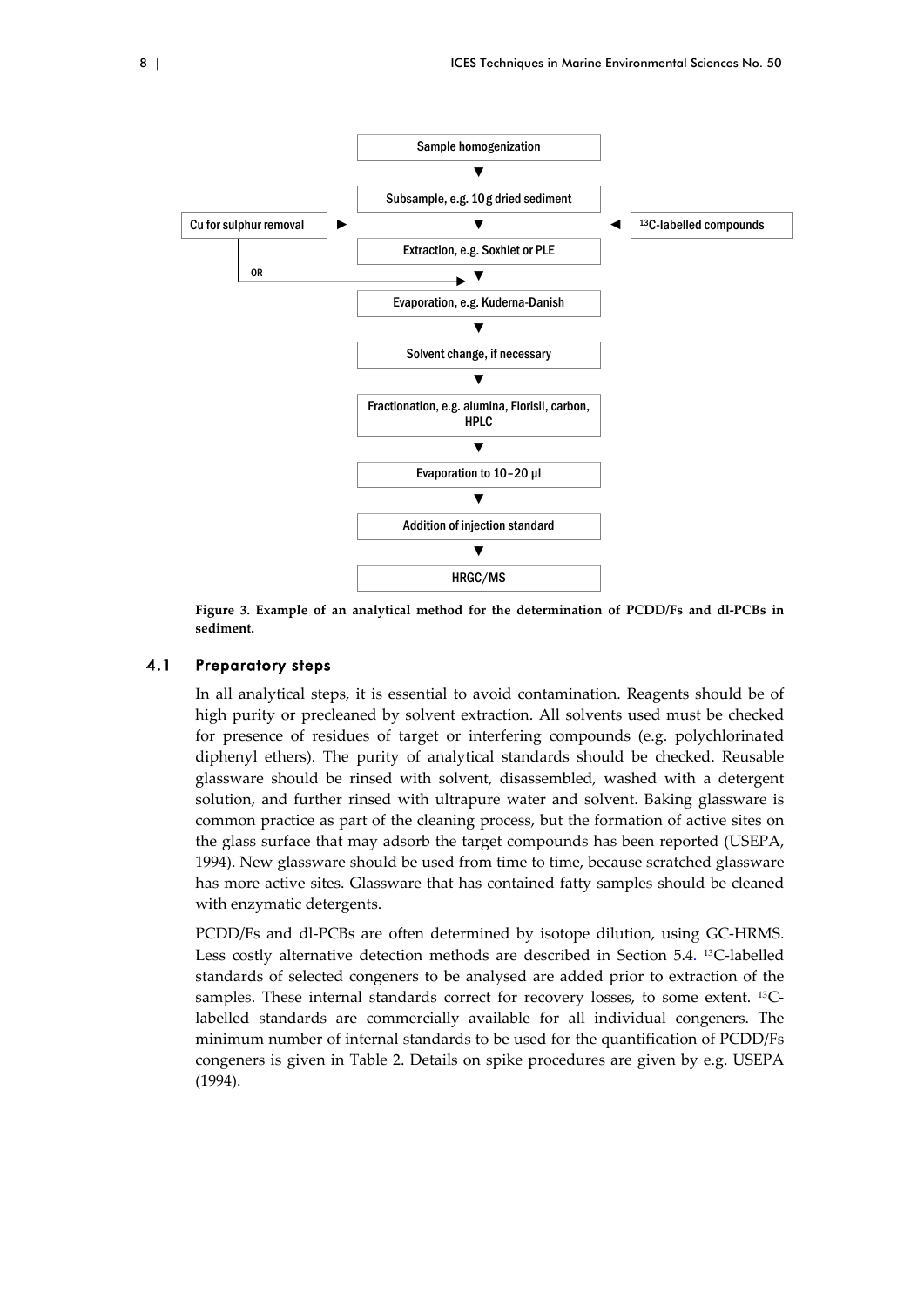| <b>Substance</b> | <b>PCDD-Homologues</b>                    |                      |                                                          | <b>PCDF-Homologues</b> |
|------------------|-------------------------------------------|----------------------|----------------------------------------------------------|------------------------|
|                  | <b>Native</b>                             | $13C_{12}$ -labelled | <b>Native</b>                                            | $13C_{12}$ -labelled   |
| Tetra-CDD/F      | 2,3,7,8                                   | 2,3,7,8              | 2,3,7,8                                                  | 2,3,7,8                |
| Penta-CDD/F      | 1,2,3,7,8                                 | 1,2,3,7,8            | 1,2,3,7,8<br>2,3,4,7,8                                   | 1,2,3,7,8<br>2,3,4,7,8 |
| Hexa-CDD/F       | 1,2,3,4,7,8<br>1,2,3,6,7,8<br>1,2,3,7,8,9 | 1,2,3,6,7,8          | 1,2,3,4,7,8<br>1,2,3,6,7,8<br>1,2,3,7,8,9<br>2,3,4,6,7,8 | 2,3,4,6,7,8            |
| Hepta-CDD/F      | 1,2,3,4,6,7,8                             | 1,2,3,4,6,7,8        | 1,2,3,4,6,7,8<br>1,2,3,4,7,8,9                           | 1,2,3,4,6,7,8          |
| Octa-CDD/F       | 1,2,3,4,6,7,8,9                           | 1,2,3,4,6,7,8,9      | 1,2,3,4,6,7,8,9                                          | 1,2,3,4,6,7,8,9        |

**Table 2. Native and minimum number of isotopically labelled PCDD/Fs to be used for calibration.**

### 4.2 Extraction

The sample intake used for the extraction must be sufficient to fulfil the requirements with respect to sensitivity. For instance,  $10 g$  of dried sediment is typically used to measure accurately PCDD/Fs and dl‐PCBs by GC‐HRMS (USEPA, 1994). For biota, even higher sample amounts (up to  $50 g$ ) may be required. The samples are typically dried, for instance using sodium sulphate, and, as described above, spiked with the <sup>13</sup>C-labelled standards. Wet sediment samples have also been extracted using toluene in a Soxhlet‐Dean‐Stark system (Lamparski and Nestrick, 1989; Kjeller and Rappe, 1998).

For extraction of solid samples, Soxhlet is widely accepted as a robust liquid–solid extraction technique. Immediately prior to use, the Soxhlet apparatus should be precleaned with e.g. dichloromethane : hexane  $(1:1 \text{ v/v})$  for approximately 3 h (USEPA, 1994). The sample should be rehomogenized prior to transfer to a glass Soxhlet thimble. Soxhlet extraction of biota samples proceeds for 18–24h using, e.g. dichloromethane:hexane (1:1 v/v; USEPA, 1994; Liu *et al.*, 2006). The USEPA method 1613B recommends to Soxhlet extract sediment samples with toluene for 16–24 h (USEPA, 1994). Other typical solvents for Soxhlet extraction in the literature are dichloromethane (Koh *et al.*, 2004) and toluene : acetone (4 : 1 v/v; Stern *et al.*, 2005), applicable to both biota and sediment samples. To remove sulphur compounds from sediment samples, copper granules can be either mixed with sediment during extraction or added to the extract. Sulphur can also be removed by gel permeation chromatography, see Section 4.3.

More recently, pressurized liquid extraction (PLE) has become a common and faster alternative to Soxhlet extraction (Focant *et al.*, 2004; Antunes *et al.*, 2008; Kishida *et al.*, 2010). PLE uses organic solvents at temperatures above their boiling point maintained in the liquid phase under high pressure. The extraction cell, which contains the sample, is filled with an appropriate solvent (e.g. toluene, dichloromethane) and heated (e.g. 100–150°C) up to a pressure of 140 bars. Several extraction cycles are recommended (n = 2–3).

To reduce analysis time further, PLE can be combined with inline clean‐up procedures. For biota samples, sulphuric acid impregnated silica has been used as a fat retainer (Björklund *et al.*, 2006). Proper fat–fat retainer ratios are important to avoid fat remaining in the sample extract, and the solvent should be selected accordingly. Sulphur removal from sediments can also be achieved as part of the inline clean‐up (Chuang *et al.*, 2009).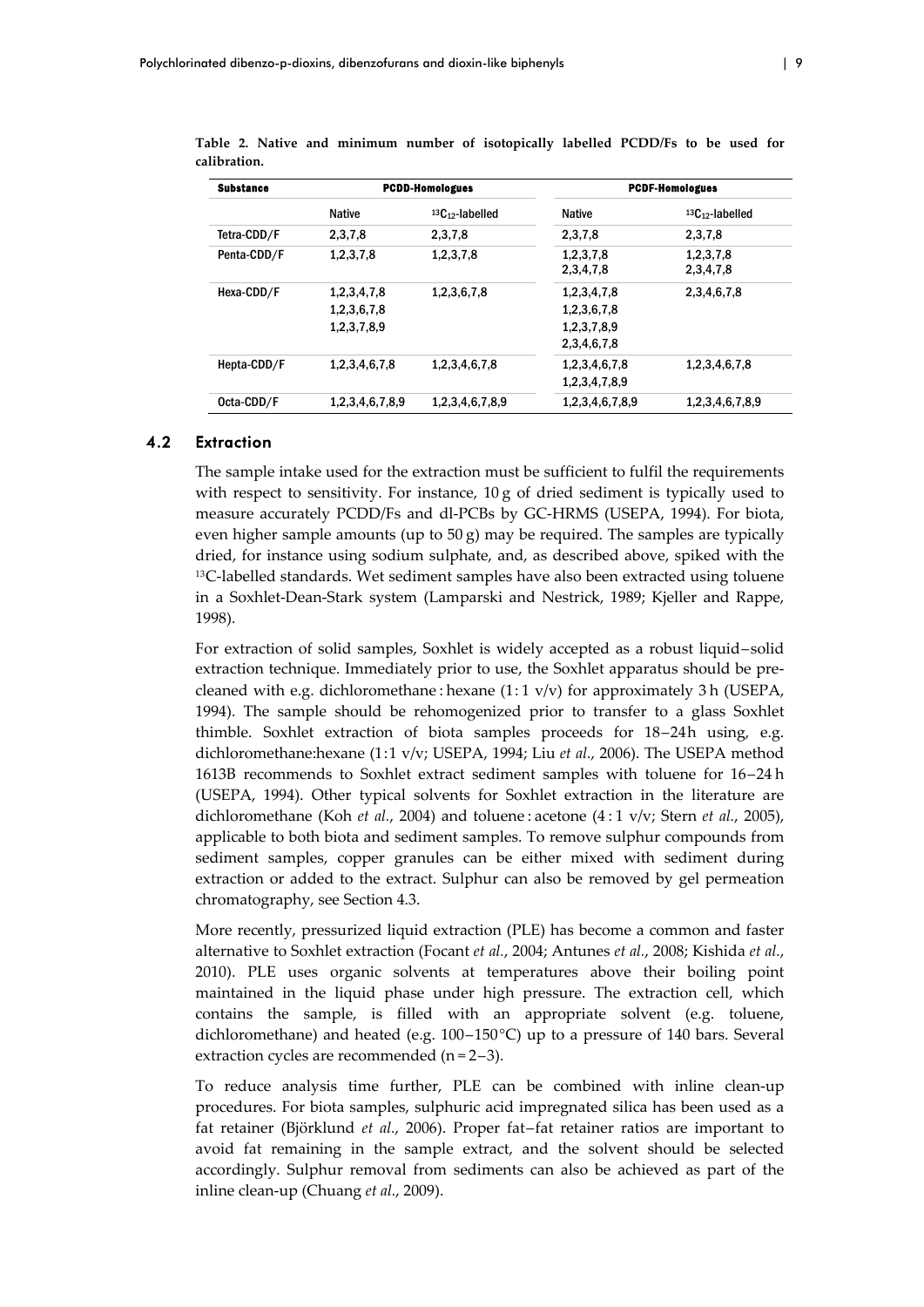## 4.3 Clean-up

The extracts are concentrated using suitable evaporation devices, e.g. rotary evaporation, Turbovap, Syncore, or Kuderna‐Danish. The risk of cross‐contamination is fairly high for rotary evaporation, therefore the evaporator should be precleaned, e.g. by 100 ml of clean solvent.

Because of the very low levels of PCDD/Fs in environmental samples, the elimination of interferences is essential, both with regard to matrix effects and coeluting compounds. Often, a sequence of clean‐up steps will be required. The European research project DIFFERENCE recommended at least three clean‐up or fractionation steps to ensure that sufficiently clean extracts are obtained (Van Loco *et al.*, 2004). These steps should ensure the removal of bulk co-extracted material, such as lipids and other natural organic matter, the removal of polar interferences and the fractionation of the analytes according to planarity.

Concentrated sulphuric acid is commonly applied for bulk matrix removal (including lipids), either in combination with a column chromatography clean‐up or by direct addition of silica impregnated with sulphuric acid to the extracts. The column chromatography clean‐up suggested by USEPA (1994) for lipid removal in biota extracts includes silica gel, potassium silicate, anhydrous Na2SO4, and silica gel (impregnated with sulphuric acid). The column is eluted with hexane. Ready‐to‐use, multilayer clean-up columns are also available commercially. Alternatively, approximately  $30-100$  g of sulphuric acid impregnated silica gel can be added to the extract, while stirring for 2–3 h. The treatment with sulphuric acid impregnated silica requires strict safety procedures, because the small particles can cause serious health damage after inhalation. Gel permeation chromatography (GPC) has also been applied for lipid removal, but often a series of GPC columns is needed to ensure a 100% fat removal. Alternatively, an additional clean-up step using concentrated sulphuric acid might be applied after GPC to remove residual lipids from samples with high lipid contents.

Open column adsorption chromatographic techniques (preferably with Florisil or alumina columns) are frequently used for removal of polar compounds, followed by planarity fractionation using e.g. carbon columns, resulting in clean dl‐PCB and/or PCDD/Fs fractions for HRGC‐MS analysis. The most common solvents used in this step are hexane and/or dichloromethane and toluene. If the extracts are to be cleaned by adsorption chromatography, on e.g. silica gel, a solvent change to a non‐polar solvent is essential.

High-performance liquid chromatography (HPLC) can also be used for planarity fractionation of the extracts, using two columns in series. Nitrophenylpropylsilica (Nucleosil,  $5 \mu m$  particles,  $250 \times 4.6 \text{ mm}$ ) and  $2-(1-pyreny)$ ethyldimethylsilylated silica (PYE; Cosmosil,  $5 \mu m$  particles,  $150 \times 4.6 \text{ mm}$ ) columns allow the separation according to the number of aromatic rings and planarity, i.e. non‐*ortho* and mono‐ *ortho* PCBs can be separated from each other, as well as from PCDD/Fs (Bandh *et al.*, 1996). Coupled with a fraction collector, the use of an HPLC system allows the automatic clean‐up of a considerable number of samples. Alternatively, HPLC systems equipped with porous graphitized carbon can be used. Column dimensions are e.g.  $50 \times 4.7$  mm, and care has to be taken that the column is not overloaded. Similar to PYE columns, they will separate non‐*ortho* PCBs from other PCBs and from PCDD/Fs. Fully automated cleanup systems are also available commercially (e.g. PowerPrep system).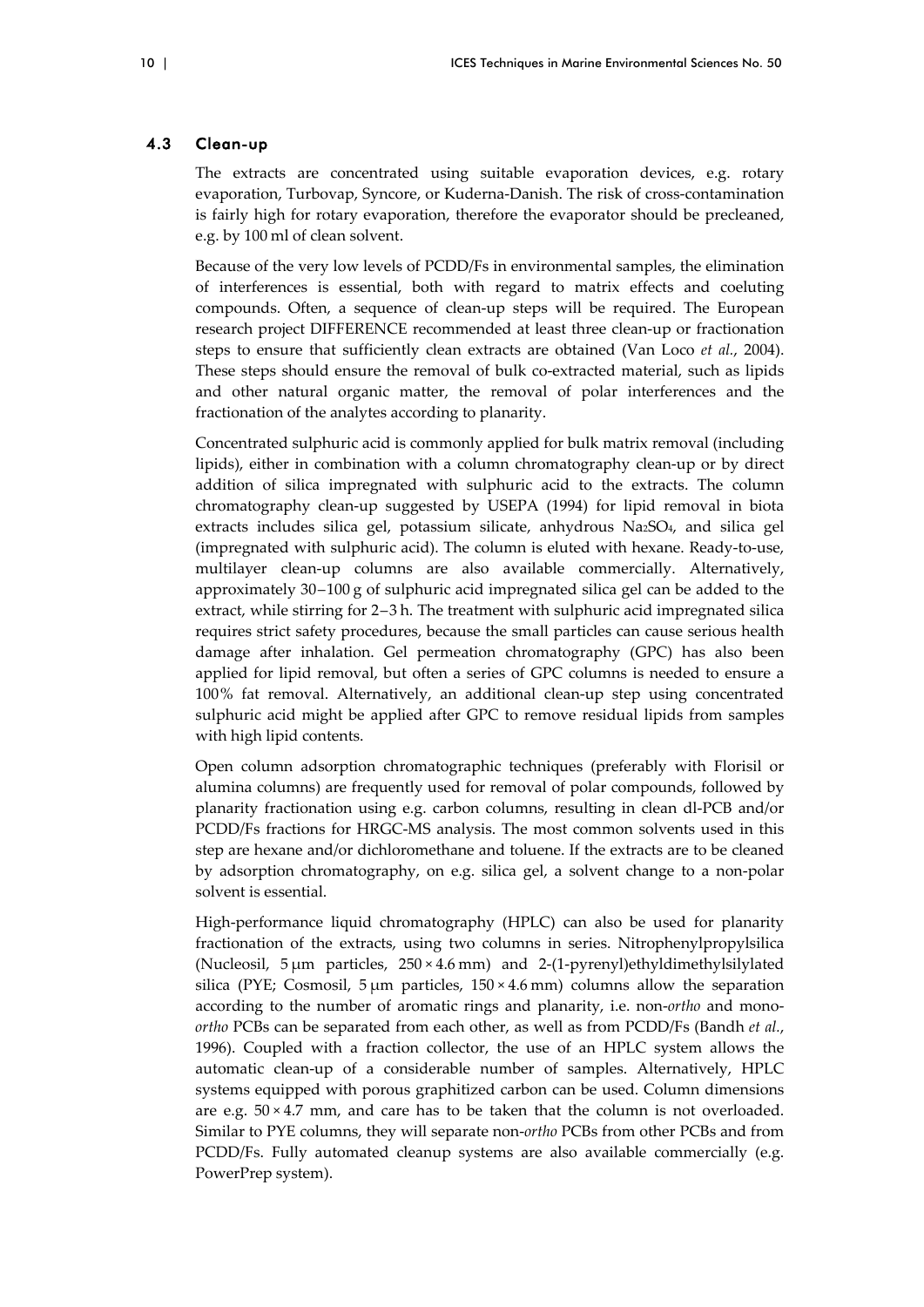#### 4.4 Concentration

After clean-up, a solvent of low volatility (e.g. an n-alkane in the nonane to tetradecane range) should be added as keeper, which will allow the evaporation of the extracts to near dryness, i.e. 10–20 μl. An injection standard should be added just before injection to evaluate the recovery of labelled internal standards. For example, 13C12-1,2,3,4-TCDD can be used for recovery determinations of TCDD/Fs and PeCDD/Fs internal standards, whereas <sup>13</sup>C<sub>12</sub>-1,2,3,7,8,9-HxCDD can be used for recovery determinations of HxCDD/Fs, HpCDD/Fs, and OCDD/F internal standards. Additional <sup>13</sup>C<sub>12</sub>-non-2,3,7,8-PCDD/Fs injection standards will be suitable as well.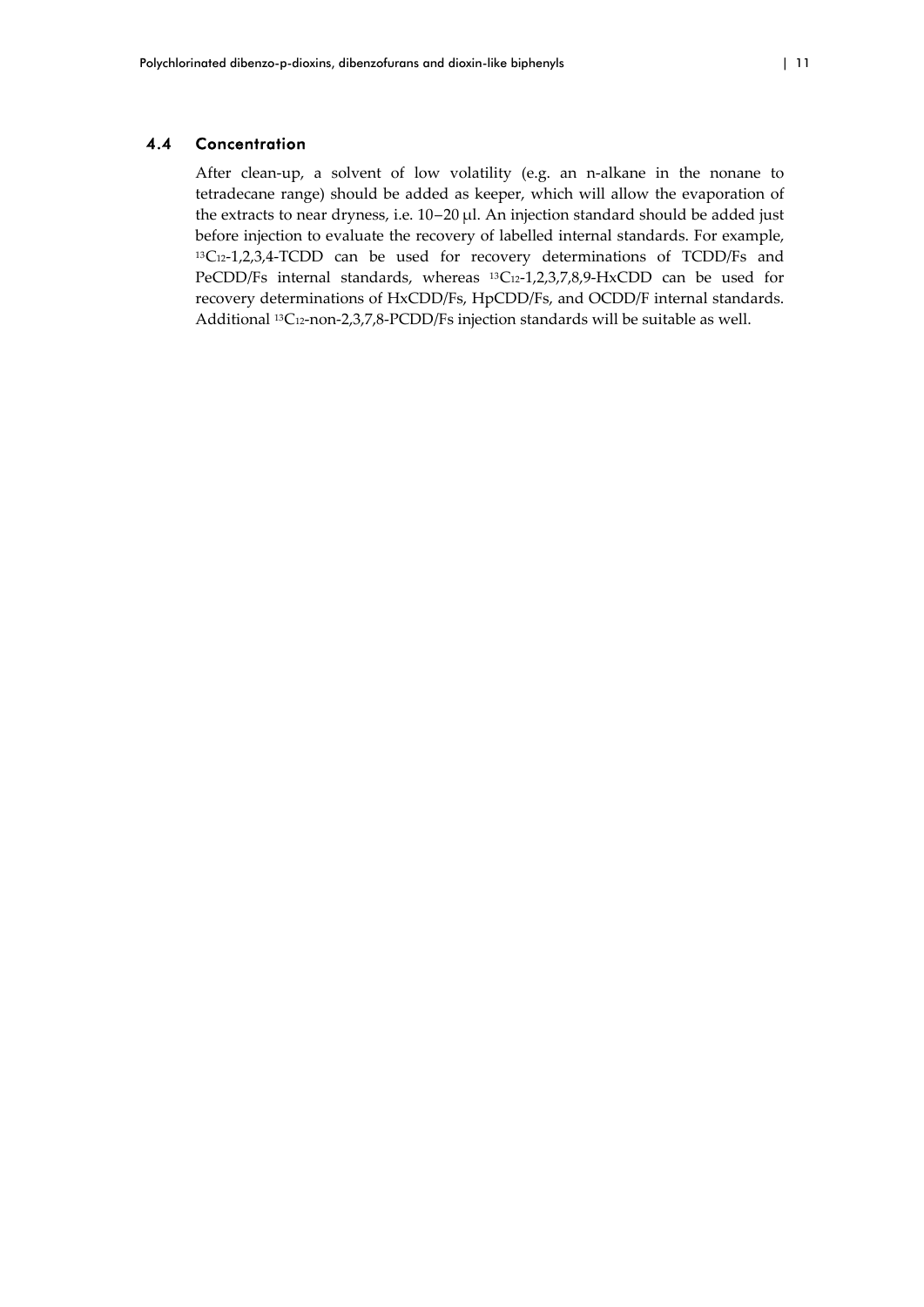### 5 Instrumental analysis

PCDD/F concentrations of environmental samples are commonly monitored using HRGC/HRMS, but low resolution mass spectrometry (LRMS) may be a suitable alternative if the required minimum performance criteria are met.

### 5.1 GC analysis

GC analysis should be optimized with regard to separation and sensitivity. Gas chromatographic separation of isomers must be sufficient (<25% peak‐to‐peak between 1,2,3,4,7,8‐HxCDF and 1,2,3,6,7,8‐HxCDF). Fishman *et al.* (2007, 2011) provided a comprehensive review of GC columns available for dioxin analysis. Generally 50–60 m, 5% diphenyl 95% dimethylpolysiloxane columns are a common choice. However, these columns could exhibit multiple coelutions for both PCBs and PCDD/Fs (Reiner *et al.*, 2006), depending on the matrix to be analysed. For complete separation of all seventeen 2,3,7,8-PCDD/Fs, DB-5 type columns have been combined with more polar cyanopropyl columns (Fishman *et al.*, 2011).

The use of an RTx‐Dioxin 2 column has been reported as a suitable alternative to DB‐ 5 columns. Combining this phase with reduced inner diameter and film thickness (for example, a  $40 \text{ m} \times 0.18 \text{ mm} \times 0.18 \text{ µm}$ ) allowed the analysis of the seventeen PCDD/F congeners in 40 min, fulfilling QA/QC requirements and providing sufficient selectivity, especially for 2,3,7,8‐TCDD and 2,3,7,8‐TCDF (Robinson *et al.*, 2004; Reiner *et al.*, 2006; Cochran *et al.*, 2007a, 2007b). However, Cochran *et al.* (2007a, 2007b) reported on coelutions on this column, the most significant one being that of 1,2,3,6,7‐ and 1,2,3,7,8‐PeCDDs. Promising results with few coelutions have been obtained for Si‐Arylene GC stationary phases (Fishman *et al.*, 2011).

Potential interferences for dl‐PCBs on a commonly used GC‐column are summarized in Table 3 (Reiner *et al.*, 2006). Complete separation can be achieved by multiple analyses on columns of different polarity, but has also been demonstrated for relevant PCB congeners on one column, e.g. on an SGE HT8‐PCB capillary column (Larsen *et al.*, 1995). A full separation of all PCB congeners is also possible using GCxGC (Haglund *et al.*, 2008; Skoczynska *et al.*, 2008).

| <b>PCB</b> congener | Potential interference |  |
|---------------------|------------------------|--|
| CB-81               | CB-87                  |  |
| <b>CB-77</b>        | CB-110                 |  |
| $CB-123$            | CB-149                 |  |
| CB-126              | CB-178 and CB-129      |  |
| CB-156              | CB-171                 |  |
| CB-157              | $CB-201$               |  |

**Table 3. Possible interferences for selected dl‐PCBs using a 5% phenyl column (Reiner** *et al.***, 2006).**

Various injection techniques are possible, e.g. on‐column injection, splitless injection, pressure‐pulsed splitless injection, and programmed temperature vaporizing (PTV) injection. The most suitable injection volume depends on the analyte concentrations in the sample and the sensitivity of the instrumental analysis. In HRGC/HRMS analysis,  $1-2 \mu$  are common injection volumes. With PTV, injection volumes of up to  $50 \mu l$  can be achieved. This may significantly lower detection limits, which is particularly helpful for LRMS techniques. Helium is usually used as carrier gas. The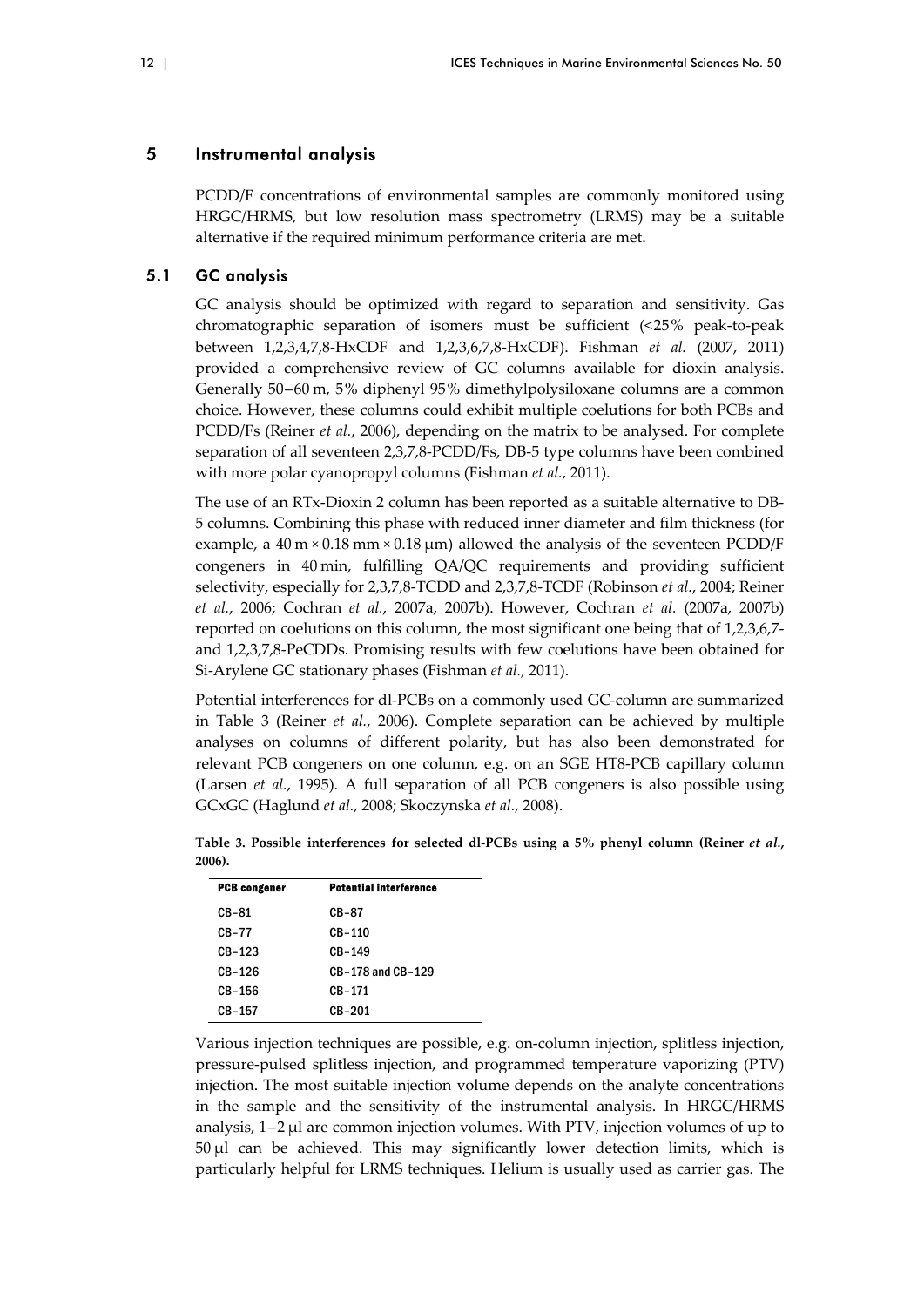initial oven temperature is linked to the keeper solvent and the injection technique and should ensure that no peak discrimination occurs.

## 5.2 Compound identification

The individual PCDD/Fs, dl‐PCBs, or labelled compounds are identified by comparing the GC retention time and ion abundance ratio of two exact masses monitored (Tables 4 and 5) with the corresponding retention time of an authentic labelled internal standard and the theoretical or acquired ion abundance ratio of the two exact masses. The congeners for which there are no labelled analogues are identified when relative retention time and ion abundance ratios agree within predefined limits. The following criteria should be met for identification of an individual dl-PCB, PCDD/F, or labelled compound in a standard, blank, or sample:

- The signal for the two exact masses specified in Tables 4 and 5 should be present and within  $\pm 2$  s.
- The signal-to-noise ratio  $(S/N)$  for the GC peak at each exact mass has to be at least 3 for each congener detected in a sample extract and at least 10 for all congeners in the calibration standard.
- The ratio of the integrated areas of the two exact masses specified in Tables 4 and 5 has to be within  $\pm 15\%$  of the theoretical value displayed in Table 6.
- The relative retention time of a native PCDD/F and dl-PCB has to be within a time window of  $\pm 0.003$ , based on the retention time of the corresponding  $13C<sub>12</sub>$ -labelled standard. The relative retention time of congeners for which there are no labelled analogues has to be within  $\pm 0.002$ .

If interferences preclude identification, a new aliquot should be extracted, cleaned up further, and analysed again. If interferences cannot be removed, the data should be flagged to indicate that results are maximum concentrations.

## 5.3 GC-HRMS quantification

The HRMS system should be operated at a minimum resolution of 10 000 throughout all runs, and resolution should be checked regularly during the sequence of runs. Quantitative analysis is performed using selected ion monitoring (SIM), in one of the following ways:

- For the PCDD/Fs and dl-PCBs for which labelled analogues have been added to the sample, the GC/MS system is calibrated, and the concentration of each compound is determined using the isotope dilution technique.
- For the PCDD/Fs and dl‐PCBs for which labelled analogues are not added to the sample (Table 2), the GC/MS system is calibrated for each compound using a labelled isomer with the most similar structure, and the concentration of each compound is determined using the internal standard technique.

Calibration curves should be based on a minimum of five calibration points. Mass drift correction is mandatory, usually based on a lock‐mass *m/z* of perfluorokerosene (PFK) or perfluorotributylamine (PFTBA, FC43).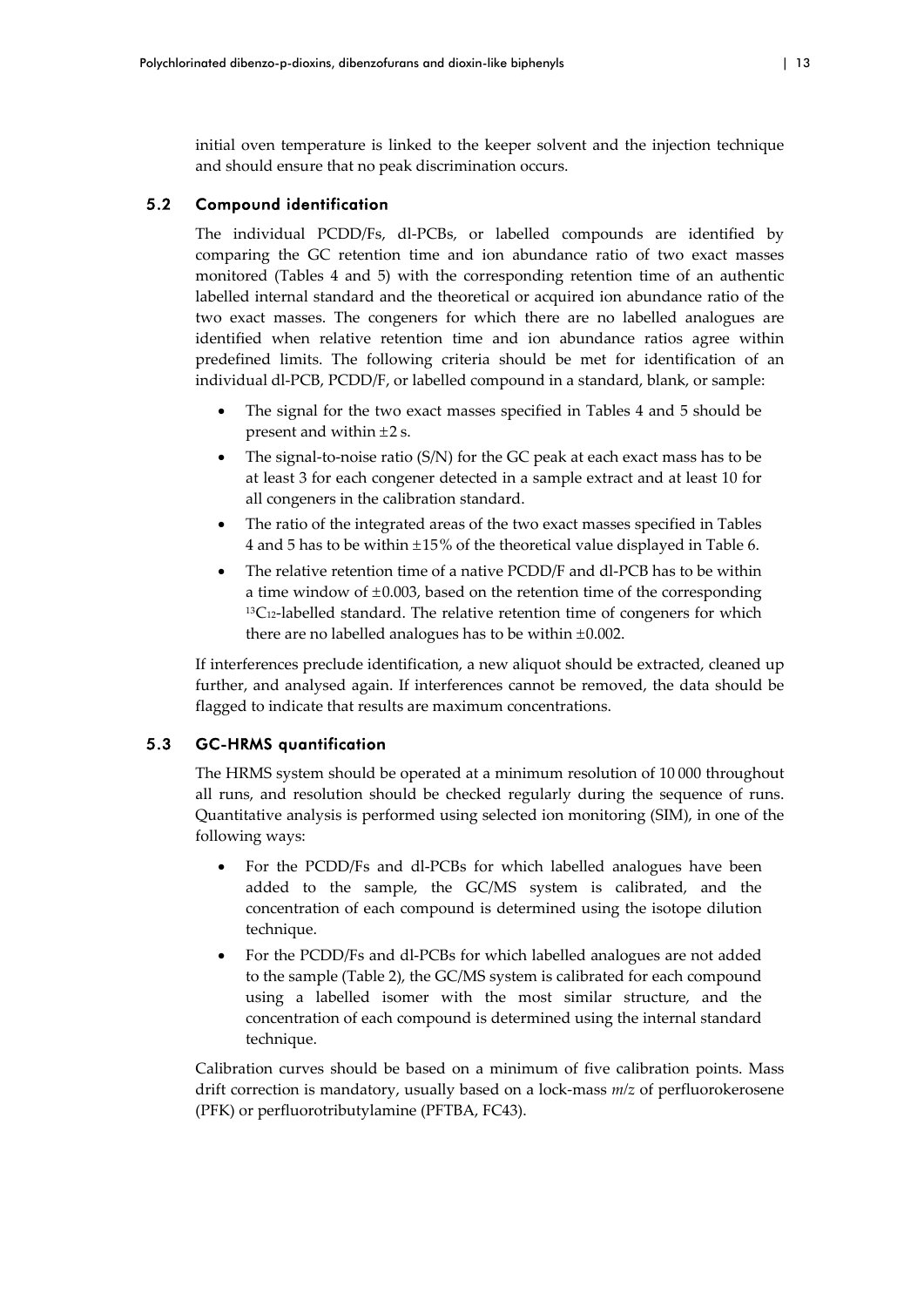|                  | <b>Dibenzofurans</b> |                   | Dibenzo-p-dioxins |                      |
|------------------|----------------------|-------------------|-------------------|----------------------|
| <b>Substance</b> | <b>Native</b>        | $13C12$ -labelled | <b>Native</b>     | $13C_{12}$ -labelled |
| Tetra-CDD/F      | 303.9016             | 315.9419          | 319.8965          | 331.9368             |
|                  | 305.8987             | 317.9389          | 321.8937          | 333.9339             |
| Penta-CDD/F      | 339.8598             | 351.9000          | 355.8547          | 367.8949             |
|                  | 341.8569             | 353.8970          | 357.8518          | 369.8919             |
| Hexa-CDD/F       | 373.8208             | 385.8610          | 389.8157          | 401.8559             |
|                  | 375.8179             | 387.8580          | 391.8128          | 403.8529             |
| Hepta-CDD/F      | 407.7818             | 419.8220          | 423.7767          | 435.8169             |
|                  | 409.7789             | 421.8190          | 425.7738          | 437.8140             |
| Octa-CDD/F       | 441.7428             | 453.7830          | 457.7377          | 469.7779             |
|                  | 443.7399             | 455.7801          | 459.7348          | 471.7750             |

**Table 4. Masses for the detection and quantification of PCDD/Fs.**

**Table 5. Masses for the detection and quantification of PCBs.**

| <b>Homologue group</b> | <b>Native CBs</b> | <sup>13</sup> C <sub>12</sub> -labeled CBs |
|------------------------|-------------------|--------------------------------------------|
| Tetra-CB               | 289.9223          | 301.9626                                   |
|                        | 291.9194          | 303.9597                                   |
| Penta-CB               | 325.8804          | 337.9207                                   |
|                        | 327,8775          | 339.9177                                   |
| Hexa-CB                | 359.8415          | 371.8817                                   |
|                        | 361.8385          | 373.8788                                   |
| Hepta-CB               | 393.8025          | 405.8427                                   |
|                        | 395.7995          | 407.8398                                   |

**Table 6. Tolerance limits of isotope ratios for PCDD/Fs and dl‐PCBs.**

| <b>Chlorine atoms</b> | <b>Isotope Ratio Lower Limit</b> | <b>Isotope Ratio Theoretical Value</b> | <b>Isotope Ratio Upper Limit</b> |
|-----------------------|----------------------------------|----------------------------------------|----------------------------------|
| 4                     | 0.65                             | $0.77 (M/M + 2)$                       | 0.89                             |
| 5                     | 0.55                             | $0.64$ (M + 4/M + 2)                   | 0.75                             |
| 6                     | 0.69                             | $0.81 (M + 4/M + 2)$                   | 0.94                             |
|                       | 0.83                             | $0.96$ (M + 4/M + 2)                   | 1.10                             |
| 8                     | 0.76                             | $0.89(M + 2/M + 4)$                    | 1.02                             |

## 5.4 GC-LRMS and GC-MS/MS

LRMS has also been applied to the analysis of PCDD/Fs and/or dl‐PCBs. Limits of detection are higher than those obtained with HRMS detectors, but can be compensated by e.g. larger injection volumes. Identification can be less clear than for HRMS analysis, and a very efficient extract clean-up is important to avoid interferences. A technique commonly applied is GC‐LRMS using ion trap mass analysers working in tandem mode (Eppe *et al.*, 2004; Focant *et al.*, 2005; Malavia *et al.*, 2008). Table 7 provides information on precursor and product ions obtained by GC‐ ion trap MS. GC-LRMS (quadrupole) can be an option for dl-PCBs in particular; however, the maintenance of the instrument could be time consuming (e.g. frequent cleaning of the ion source). Triple‐quadrupole instruments are becoming a common technique and offer a suitable alternative to GC‐ion trap MS (March *et al.*, 2000; Onwudili *et al.*, 2011).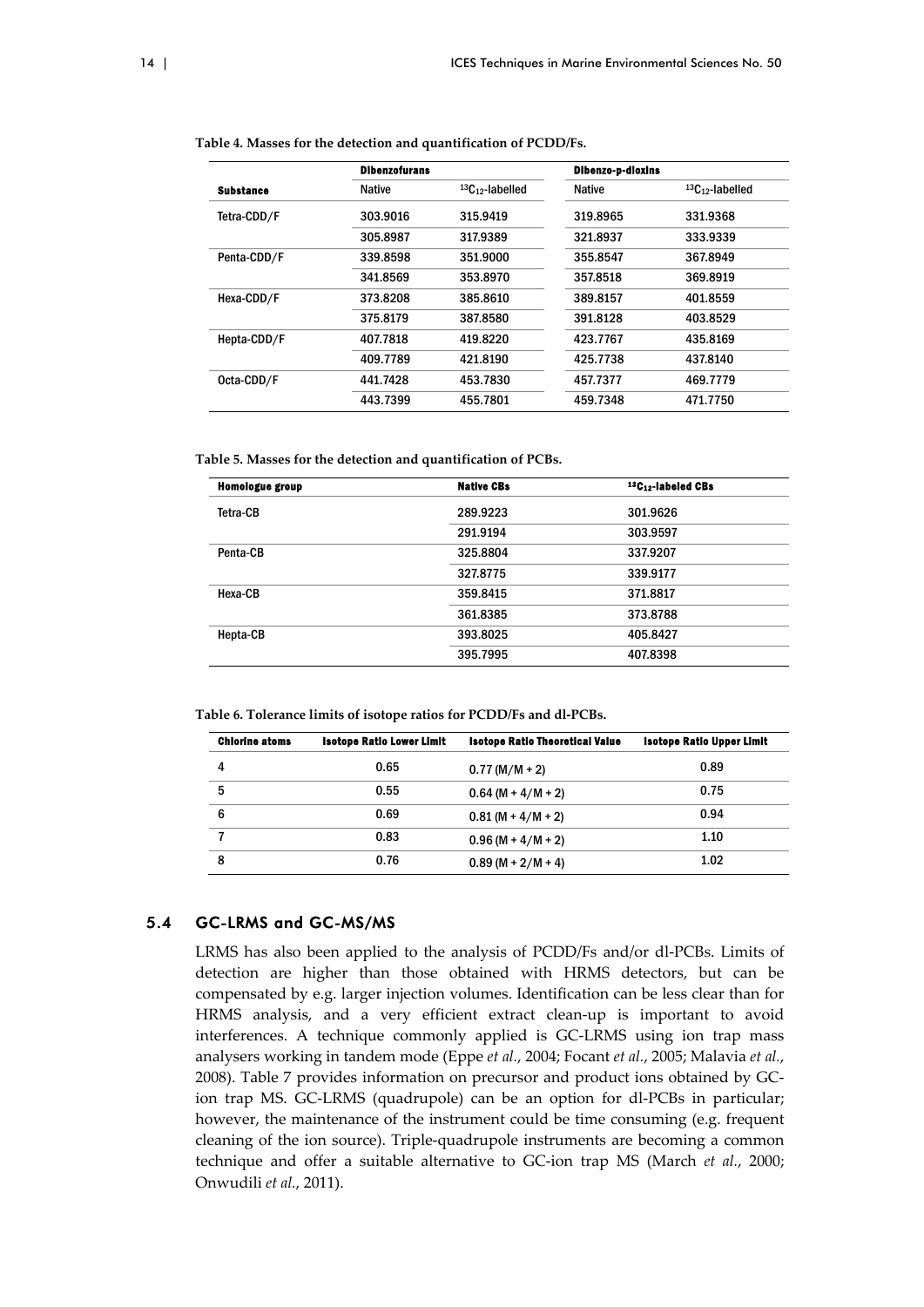Schrock *et al.* (2009) implemented a method capable of detecting the lowest calibration point of the USEPA Method 1613B (USEPA, 1994) corresponding to sample concentrations of 1 pg g<sup>-1</sup> for tetra-chlorinated congeners, 5 pg g<sup>-1</sup> for penta-, hexa-, and hepta-chlorinated congeners, and 10 pg  $g^{-1}$  for octa-chlorinated congeners, for a sample intake of 10 g sediment when samples were sufficiently cleaned. Chromatograms generated by LRMS were quantified using the same identification and quantification criteria, achieving a resolution of 45% between 2,3,7,8‐TCDD and its closest eluting isomer. The USEPA method 8280A is also focused on the analysis of PCDD/Fs by low resolution MS (USEPA, 1996). This method can be applied if the expected concentrations of the PCDD/Fs are above 1, 2.5, or 5.0  $\mu$ g kg<sup>-1</sup> for tetra-, penta-, hexa-, hepta-, and octa-chlorinated congeners, respectively. Detection limits comparable with those of HRMS analyses have recently been demonstrated for environmental samples analysed on a triple‐quadrupole MS (Onwudili *et al*., 2011).

**Table 7. Precursor ions and product ions for the determination of PCDD/Fs and dl‐PCBs by HRGC‐ion trap tandem MS.**

| <b>Target Compounds</b>           |                     | <b>Native</b>      |                     | $13C_{12}$ -labelled |
|-----------------------------------|---------------------|--------------------|---------------------|----------------------|
|                                   | Precursor Ion (m/z) | Product lons (m/z) | Precursor Ion (m/z) | Product lons (m/z)   |
| Tetra-CDD                         | $322 (M + 2)$       | $257 + 259$        | $334 (M + 2)$       | $268 + 270$          |
| Penta-CDD                         | $356 (M + 2)$       | $291 + 293$        | $368 (M+2)$         | $302 + 304$          |
| Hexa-CDD                          | $390 (M + 2)$       | $325 + 327$        | $402 (M+2)$         | $336 + 338$          |
| Hepta-CDD                         | $424 (M + 2)$       | $359 + 361$        | $436 (M + 2)$       | $370 + 372$          |
| <b>OctaCDD</b>                    | $460 (M + 4)$       | $395 + 397$        | 472 (M +4)          | $406 + 408$          |
|                                   |                     |                    |                     |                      |
| <b>Tetra-CDF</b>                  | $306 (M + 2)$       | $241 + 243$        | $318 (M+2)$         | $252 + 254$          |
| Penta-CDF                         | $340 (M + 2)$       | $275 + 277$        | $352 (M+2)$         | $286 + 288$          |
| Hexa-CDF                          | $374 (M + 2)$       | $309 + 311$        | $386 (M + 2)$       | $320 + 322$          |
| <b>Hepta-CDF</b>                  | $408 (M + 2)$       | $343 + 345$        | 420 (M $+2$ )       | $354 + 356$          |
| Octa-CDF                          | $444(M + 4)$        | $379 + 381$        |                     |                      |
|                                   |                     |                    |                     |                      |
| $CB-81, -77$                      | $292 (M + 2)$       | $220 + 222$        | $304 (M + 2)$       | $232 + 234$          |
| CB-105, -114,<br>-118, -123, -126 | $326 (M + 2)$       | $254 + 256$        | $338 (M + 2)$       | $266 + 268$          |
| CB-156, -157,<br>$-167, -169$     | $360 (M + 2)$       | $288 + 290$        | $372 (M + 2)$       | $300 + 302$          |
| CB-189                            | $394 (M + 2)$       | $322 + 324$        | $406 (M + 2)$       | $334 + 336$          |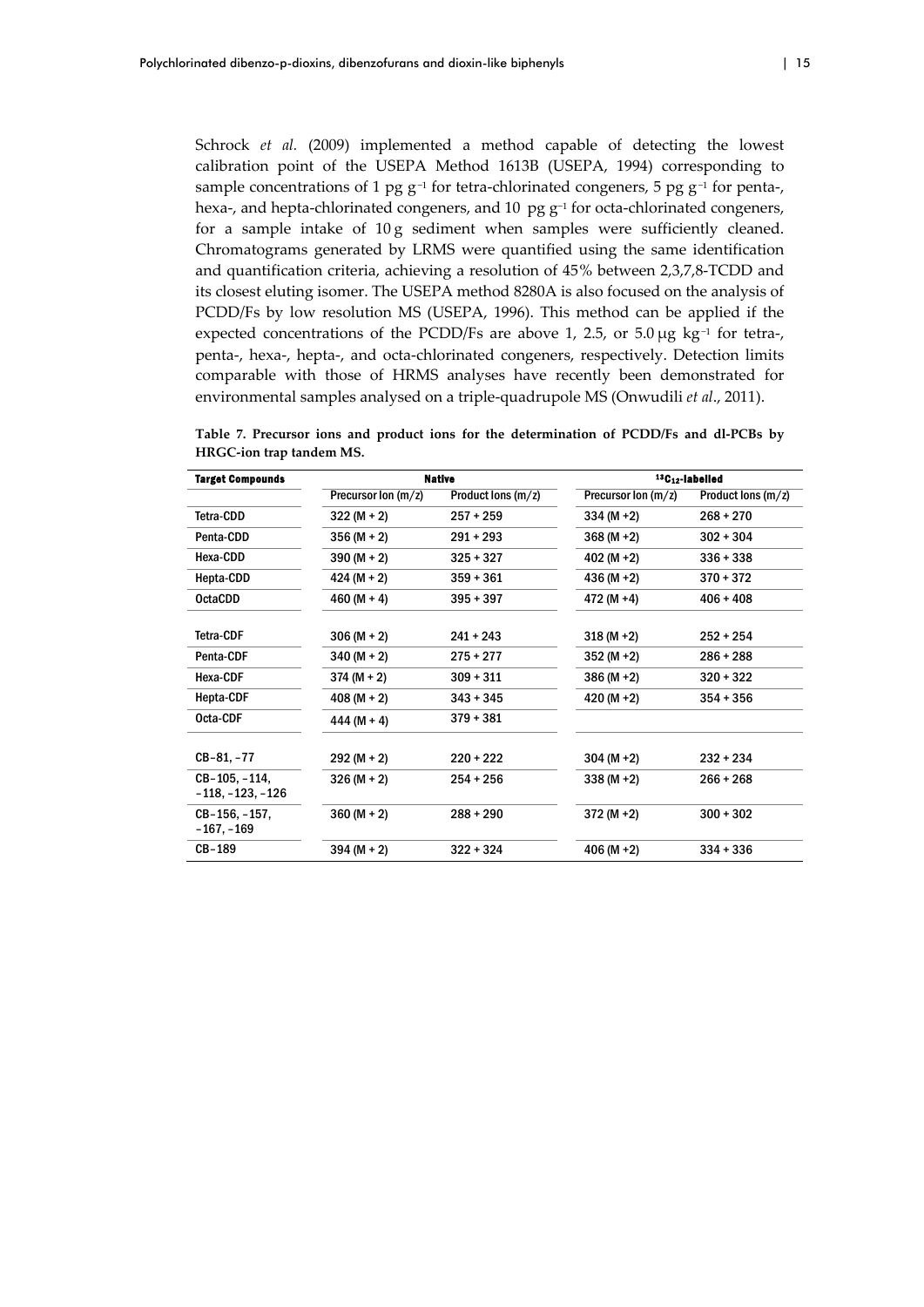#### 6 Quality assurance and quality control

The analytical method requires low detection limits, usually in the pg  $g^{-1}$ -range, for both PCDD/Fs and dl‐PCB congeners (OSPAR, 2005) and should meet the requirements for LoQ and measurement uncertainty specified in the monitoring programme. The selectivity of the method should be sufficient to avoid interfering compounds, i.e. the individual congeners should be separated from each other and any interferences present. The recovery of the individual internal standards added prior to extraction should be between 60 and 120%.

All sample series should include procedural blanks and measurements of certified/laboratory reference materials. Blanks should be as low as possible, at least below 20% of the lowest concentration of interest. Certified reference materials should be analysed regularly, although only few are available for the determination of PCDD/Fs and dl‐PCBs in biota, as summarized by de Boer and McGovern (2001). Examples for biota include certified reference materials from Cambridge Isotope Laboratories (EDF‐2524, ‐2525, ‐2526, and ‐5463 with PCDD/Fs and dl‐PCBs at varying concentrations), Wellington Laboratories (WMF‐01), and the National Research Council of Canada (CARP‐2). Examples of certified reference materials for sediment include a marine sediment from the National Institute of Standards and Technology (NIST 1944) and lake sediments from Wellington Laboratories (WMS‐01) and Environment Canada (DX‐1,‐2,‐3).

The laboratory should regularly prove its competence in relevant laboratory proficiency tests. It is essential that the matrix and concentration range of the proficiency testing samples are comparable with the samples routinely analysed within the monitoring programme (de Boer, 2001; Wells and de Boer, 2006).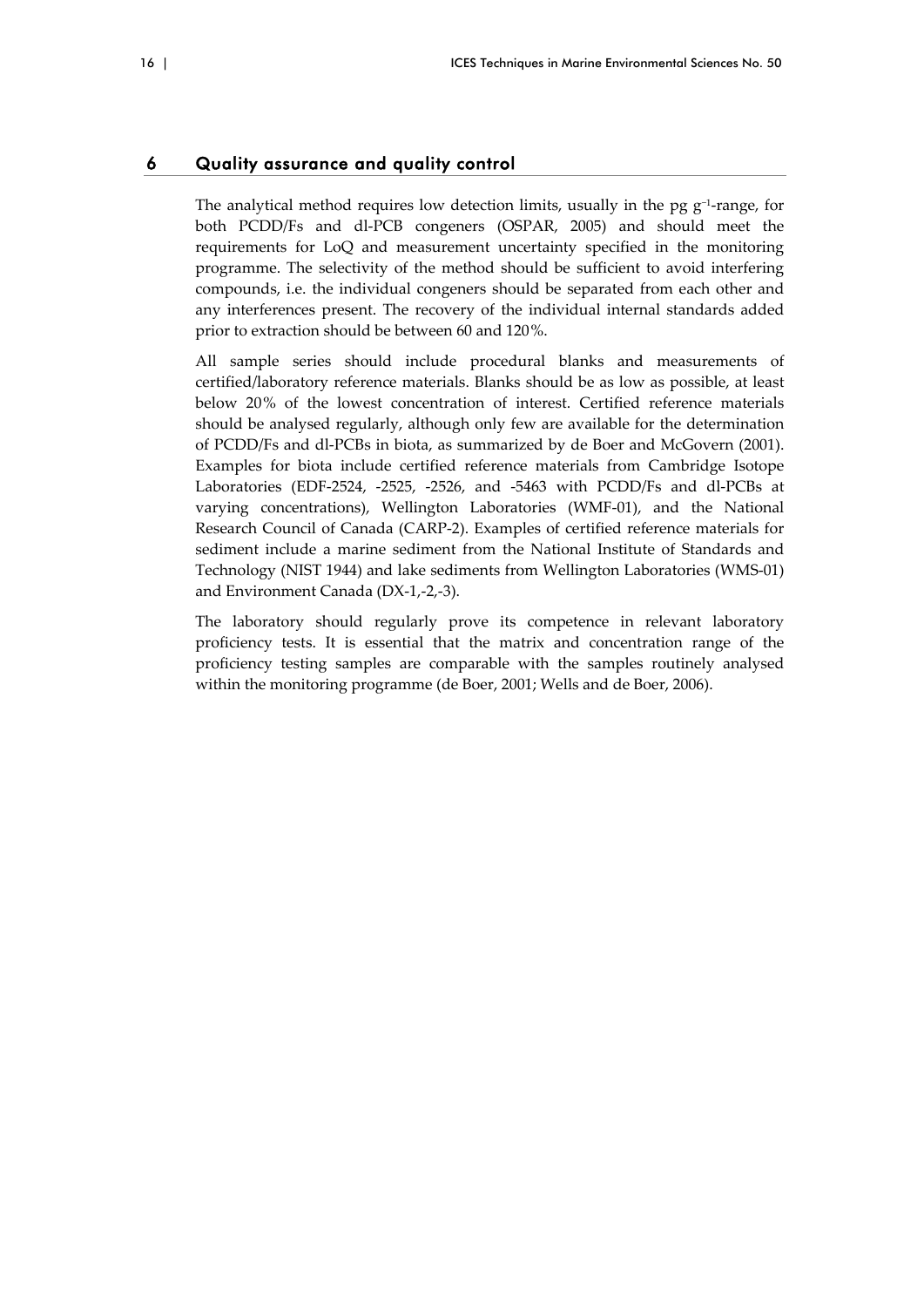EC (2002) suggested bioassays as screening tools for monitoring PCDD/Fs and dl-PCBs in foodstuffs, with the requirement to meet the criteria given in Table 8. In environmental monitoring, screening tools might be useful in, for instance, selecting suitable sampling sites. Hurst *et al.* (2004) also emphasized that monitoring programmes were moving towards effect‐based monitoring, with biological relevance becoming more important. The tool must be capable of rapid, inexpensive, and high‐throughput screening, producing interpretable and meaningful results (Hurst *et al.*, 2004).

| Table 8. Quality criteria for screening and verification methods (EC, 2002). |  |  |  |  |  |  |
|------------------------------------------------------------------------------|--|--|--|--|--|--|
|------------------------------------------------------------------------------|--|--|--|--|--|--|

|                                                                                        | <b>Screening method</b> | <b>Verification method</b> |
|----------------------------------------------------------------------------------------|-------------------------|----------------------------|
| <b>False negatives</b>                                                                 | $1\%$                   |                            |
| Accuracy                                                                               |                         | $+20%$                     |
| Precision (expressed as the coefficient of variation<br>between repeated measurements) | < 30%                   | < 15%                      |

The dioxin-responsive chemically activated luciferase (DR-CALUX or DR-lux) assay is mechanism‐specific and utilizes the interaction with the Ah Receptor (AhR). However, this cell line is not compound‐specific and produces a response with all compounds capable of interactions with the AhR. EC (2002) demands that the TEQ‐ values determined by bioassays should be the sum of PCDD/Fs and dl‐PCBs in the sample. However, Hurst *et al.* (2004) and Van Leeuwen *et al.* (2007) demonstrated some disagreement between the results of the bioassay and the conventional targeted HRGC/HRMS analysis. The differences may be caused by unknown compounds producing a dioxin‐like response in the CALUX assay (e.g. brominated or mixed halogenated dioxin analogues, polychlorinated naphthalenes, polycyclic aromatic hydrocarbons), or compounds antagonising the AhR (e.g. di‐*ortho*‐substituted PCBs).

These deviations from the results of chemical analysis were also considered as an advantage by Hurst *et al.* (2004), because the assay allows a more accurate assessment of the true potency of dioxin‐like toxicity present in the samples. To obtain specific responses to PCDD/Fs and dl‐PCBs in the sample, the extracts require specific clean‐ up methods to exclude interferences from other dioxin‐like compounds. As mentioned above, environmental monitoring aims at presenting concentrations of individual compounds in the respective samples, rather than toxicity assessments.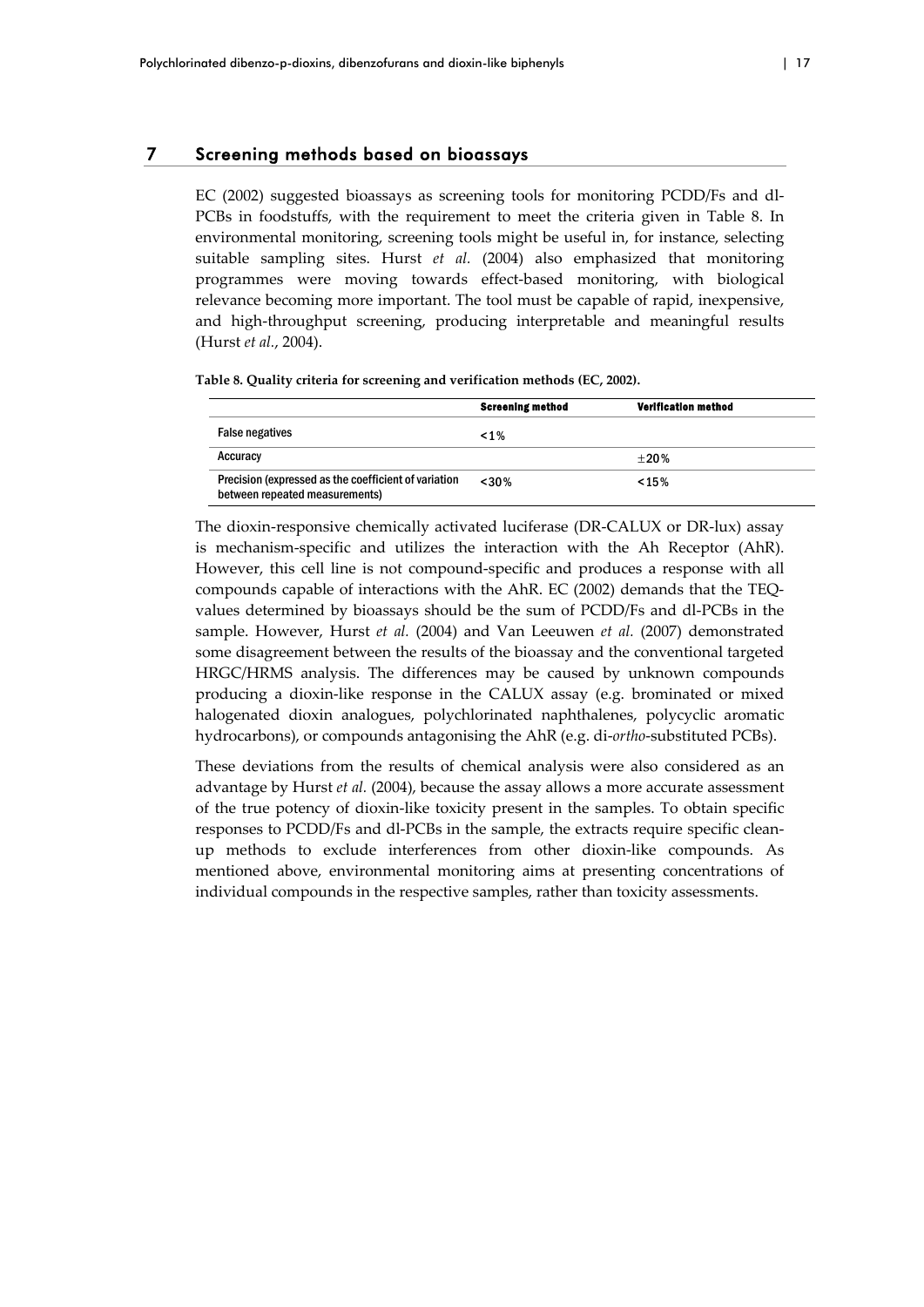#### 8 Safety

The chemical compounds dealt with in this guideline are hazardous and must only be handled by trained personnel familiar with the handling of PCDD/F and dl‐PCBs and associated risks as well as precautionary measures. USEPA (1994) recommends that laboratories purchase diluted standard solutions instead of preparing primary solutions.

## 9 Data reporting

For biota analysis, results are typically reported in pg g−<sup>1</sup> wet weight (ww). The lipid content and water content of the samples should be reported as well. For normalizing purposes, the total lipid content should be determined, rather than the extractable lipid content (de Boer, 1988).

For sediment analysis, results are typically reported in pg g−<sup>1</sup> dry weight (dw), equivalent to ng kg−<sup>1</sup> dw. The water and organic carbon content of the samples should be reported as well, the latter being used for normalizing purposes.

Concentrations are reported to two significant figures. Minimum performance criteria, such as LoQ and measurement uncertainty, along with information on blanks and reference materials should be included in the report.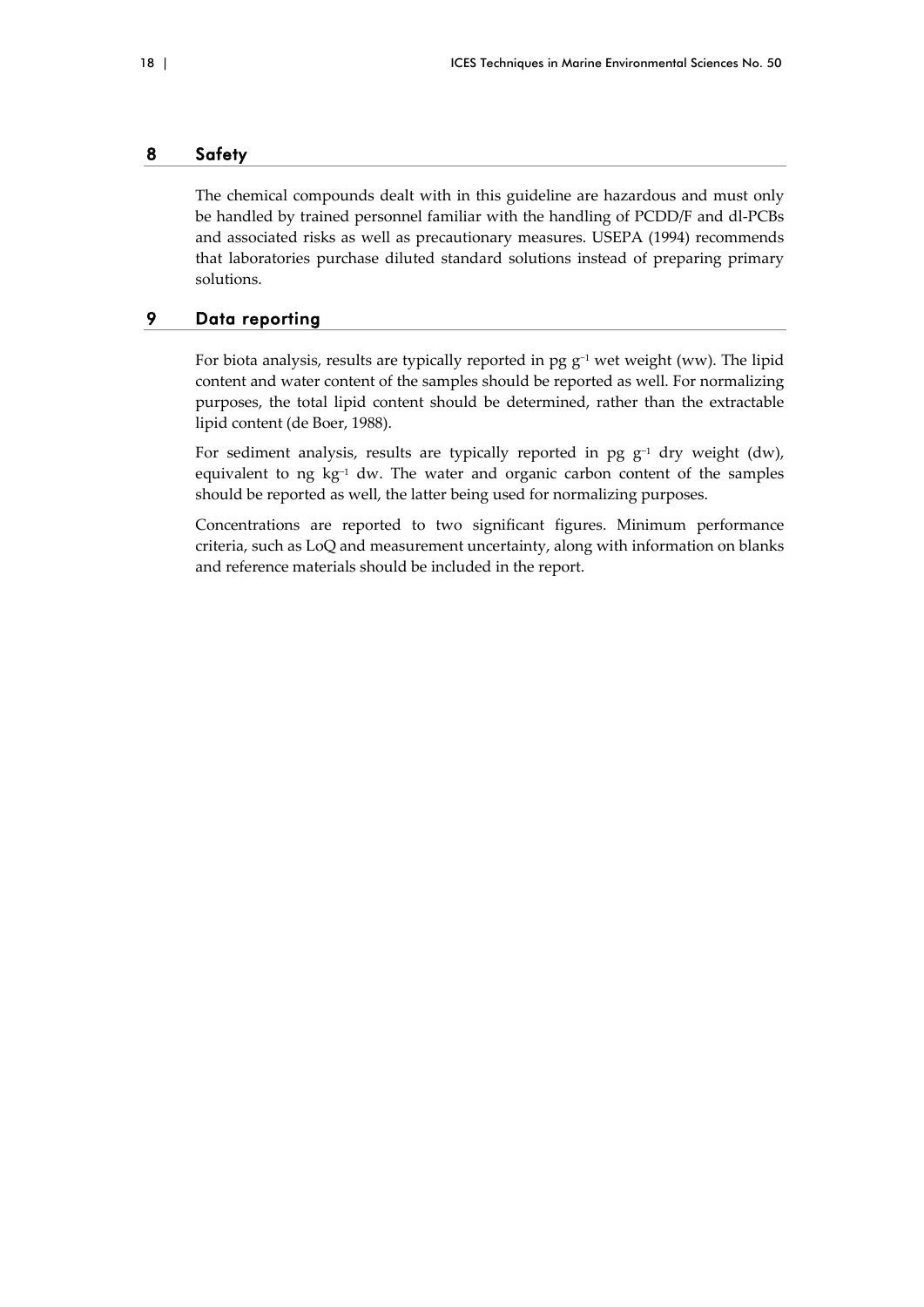#### 10 References

- Antunes, P., Viana, P., Vinhas, T., Capelo, J. L., Rivera, J., and Gaspar, E. M. S. M. 2008. Optimization of pressurized liquid extraction (PLE) of dioxin‐furans and dioxin‐like PCBs from environmental samples. Talanta, 75: 916–925.
- Bandh, C., Ishaq, R., Broman, D., Näf, C., Rönquist‐Nii, Y., and Zebühr, Y. 1996. Separation for subsequent analysis of PCBs, PCDD/Fs, and PAHs according to aromaticity and planarity using a two-dimensional HPLC system. Environmental Science and Technology, 30: 214– 219.
- Björklund, E., Sporring, S., Wiberg, K., Haglund, P., and von Holst, C. 2006. New strategies for extraction and clean-up of persistent organic pollutants from food and feed samples using selective pressurized liquid extraction. Trends in Analytical Chemistry, 25: 318–325.
- Bligh, E. G., and Dyer, W. J. 1959. A rapid method of total lipid extraction and purification. Canadian Journal of Biochemistry and Physiology, 37: 911–917.
- Chuang, J. C., Van Emon, J. M., and Schrock, M. E. 2009. High‐throughput screening of dioxins in sediment and soil using selective pressurized liquid extraction with immunochemical detection. Chemosphere, 77: 1217–1223.
- Cochran, J., Dorman, F., Stidsen, G., Reese, S., MacPherson, K., Kolic, T., Reiner, E., *et al*. 2007a. Retention time profiling for all 136 tetra-through octa-chlorinated dioxins and furans on a unique, low‐bleed, thermally‐stable gas chromatography column. Organohalogen Compounds, 69: 477–480.
- Cochran, J., Dorman, F., Stidsen, G., Reese, S., MacPherson, K., Kolic, T., Reiner, E., *et al*. 2007b. Retention times and coelutions for all 136 tetra- through octa-chlorinated dioxins and furans on a unique, low-bleed thermally-stable gas chromatography column. Organohalogen Compounds, 69: 1146–1149.
- Daelemans, F. F., Mehlum F., and Schepens, P. J. C. 1992. Polychlorinated biphenyls in two species of Arctic seabirds from the Svalbard Area. B. Environmental Contamination and Toxicology, 48: 828–834.
- de Boer, J. 1988. Chlorobiphenyls in bound and non‐bound lipids of fishes; comparison of different extraction methods. Chemosphere, 17: 1803–1810.
- de Boer, J. 2001. Fresh materials. *In* Reference materials for chemical analysis: certification, availability and proper usage, pp. 121–127. Ed. by M. Stoeppler, W. R. Wolf, and P. J. Jenks. J. Wiley and Sons, New York, USA.
- de Boer, J., and McGovern, E. 2001. Certified reference materials for organic contaminants for use in monitoring of the aquatic environment. Trends in Analytical Chemistry, 20: 140– 159.
- de Boer, J., and Smedes, F. 1997. Effects of storage conditions of biological reference materials on the contents of organochlorine compounds and mercury. Marine Pollution Bulletin, 35: 93–108.
- Dyke, P. H., Foan, C., and Fiedler, H. 2003. PCB and PAH releases from power stations and waste incineration processes in the UK. Chemosphere, 50: 469–480.
- EC. 2002. Commission Directive 2002/69/EC of 26 July 2002. Laying down the sampling methods and the methods of analysis for the official control of dioxins and the determination of dioxin‐like PCBs in foodstuffs. Official Journal of the European Commission, L 209: 5–14, 06.08.2002, Brussels, Belgium.
- Eppe, G., Focant, J‐F., Pirard, C., and De Pauw, E. 2004. PTV‐LV‐GC/MS/MS as screening and complementary method to HRMS for the monitoring of dioxin levels in food and feed. Talanta, 63: 1135–1146.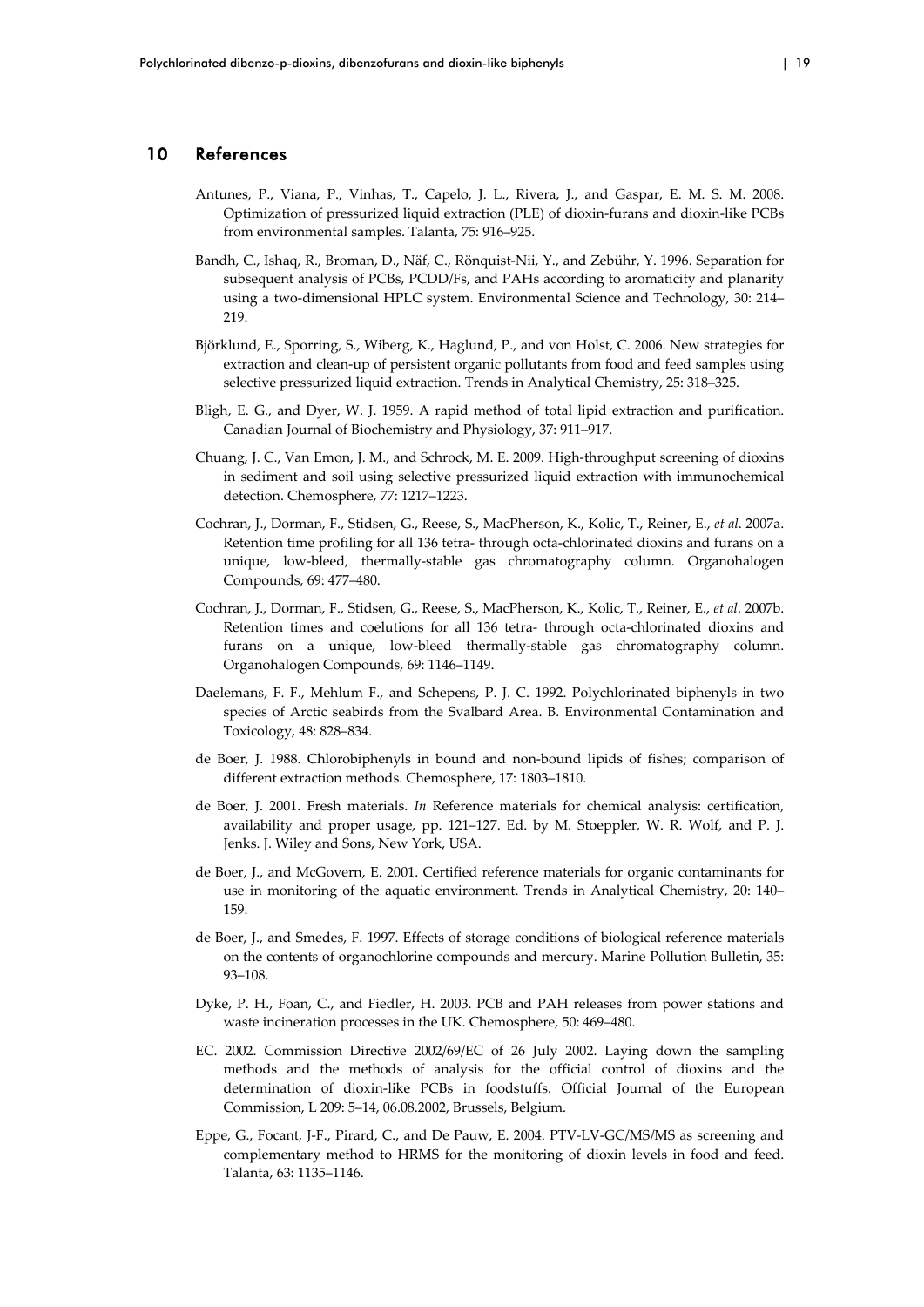- Fishman, V. N., Martin G. D., and Lamparski, L. L. 2007. Comparison of a variety of gas chromatographic columns with different polarities for the separation of chlorinated dibenzo‐*p*‐dioxins and dibenzofurans by high‐resolution mass spectrometry. Journal of Chromatography A, 1139: 285–300.
- Fishman, V. N., Martin, G. D., and Wilken, M. 2011. Retention time profiling of all 136 tetrathrough octa‐chlorinated dibenzo‐*p*‐dioxins and dibenzofurans on a variety of Si‐Arylene gas chromatographic stationary phases. Chemosphere, 84: 913–922.
- Focant, J‐F., Picard, C., and De Pauw, E. 2004. Automated sample preparation‐fractionation for the measurement of dioxins and related compounds in biological matrices: a review. Talanta, 63: 1101–1113.
- Focant, J‐F., Picard, C., Eppe, G., and De Pauw, E. 2005. Recent advances in mass spectrometric measurement of dioxins. Journal of Chromatography A, 1067: 265–275.
- Haglund, P., Korytár, P., Danielsson, C., Diaz, J., Wiberg, K., Leonards, P., Brinkman, U. A. T., *et al.* 2008. GCxGC‐ECD: a promising method for determination of dioxins and dioxin‐like PCBs in food and feed. Analytical and Bioanalytical Chemistry, 390: 1815–1827.
- Hanson, S. W. F., and Olley, J. 1963. Application of the Bligh and Dyer method of lipid extraction to tissue homogenates. Biochemistry Journal, 89(3): 101–102.
- Hurst, M. R., Balaam, J., Chan‐Man, Y. L., Thain, J. E., and Thomas, K. V. 2004. Determination of dioxin and dioxin‐like compounds in sediments from UK estuaries using a bio‐ analytical approach: chemical‐activated luciferase expression (CALUX) assay. Marine Pollution Bulletin, 49: 548–658.
- Kishida, M., Maekawa, T., and Bandow, H. 2010. Effect of extraction temperature on pressurized liquid extraction of polychlorinated dibenzo‐*p*‐dioxins, polychlorinated dibenzofurans, and dioxin‐like polychlorinated biphenyls from a sediment sample using polar and non‐polar solvents. Analytica Chimica Acta, 659: 186–193.
- Kjeller, L-O., and Rappe, C. 1998. Extraction of a quality assurance sediment sample for polychlorinated dibenzo‐*p*‐dioxins and dibenzofurans (PCDD/F). Fresenius Journal of Analytical Chemistry, 361: 811–816.
- Koh, C-H., Khim, J. S., and Kannan, K. 2004. Polychlorinated dibenzo-p-dioxins (PCDDs), dibenzofurans (PCDFs), biphenyls (PCBs), and polycyclic aromatic hydrocarbons (PAHs) and 2, 3, 7, 8‐TCDD equivalents (TEQs) in sediment from the Hyeongsan River, Korea. Environmental Pollution, 132(3): 489–501.
- Lamparski, L. L., and Nestrick, T. J. 1989. Novel extraction device for the determination of chlorinated dibenzo‐*p*‐dioxins (CDDs) and dibenzofurans (CDFs) in matrices containing water. Chemosphere, 19(1–6): 27–31.
- Larsen, B., Cont, M., Montanarella, L., and Platzner, N. 1995. Enhanced selectivity in the analysis of chlorobiphenyls on a carborane phenylmethylsiloxane copolymer gas chromatography phase (HT‐8). Journal of Chromatography A, 708: 115–129.
- Leach, C. J., Wagner, T., Jones, M., Juggins, S., and Stevenson, A. C. 2008. Rapid determination of total organic carbon concentration in marine sediments using Fourier transform near‐ infrared spectroscopy (FT‐NIRS). Organic Geochemistry, 39(8): 910–914.
- Liu, H., Zhang, Q., Song, M., Jiang, G., and Cai, Z. 2006. Method development for the analysis of polybrominated diphenyl ethers, polychlorinated biphenyls, polychlorinated dibenzo‐*p*‐ dioxins and dibenzo‐furans in single extract of sediment samples. Talanta, 70: 20–25.
- Malavia, J., Santos, F. J., and Galceran, M. T. 2008. Comparison of gas chromatography‐ion trap tandem mass spectrometry systems for the determination of polychlorinated dibenzo-*p*dioxins, dibenzofurans and dioxin‐like polychlorinated biphenyls. Journal of Chromatography A, 1186: 302–311.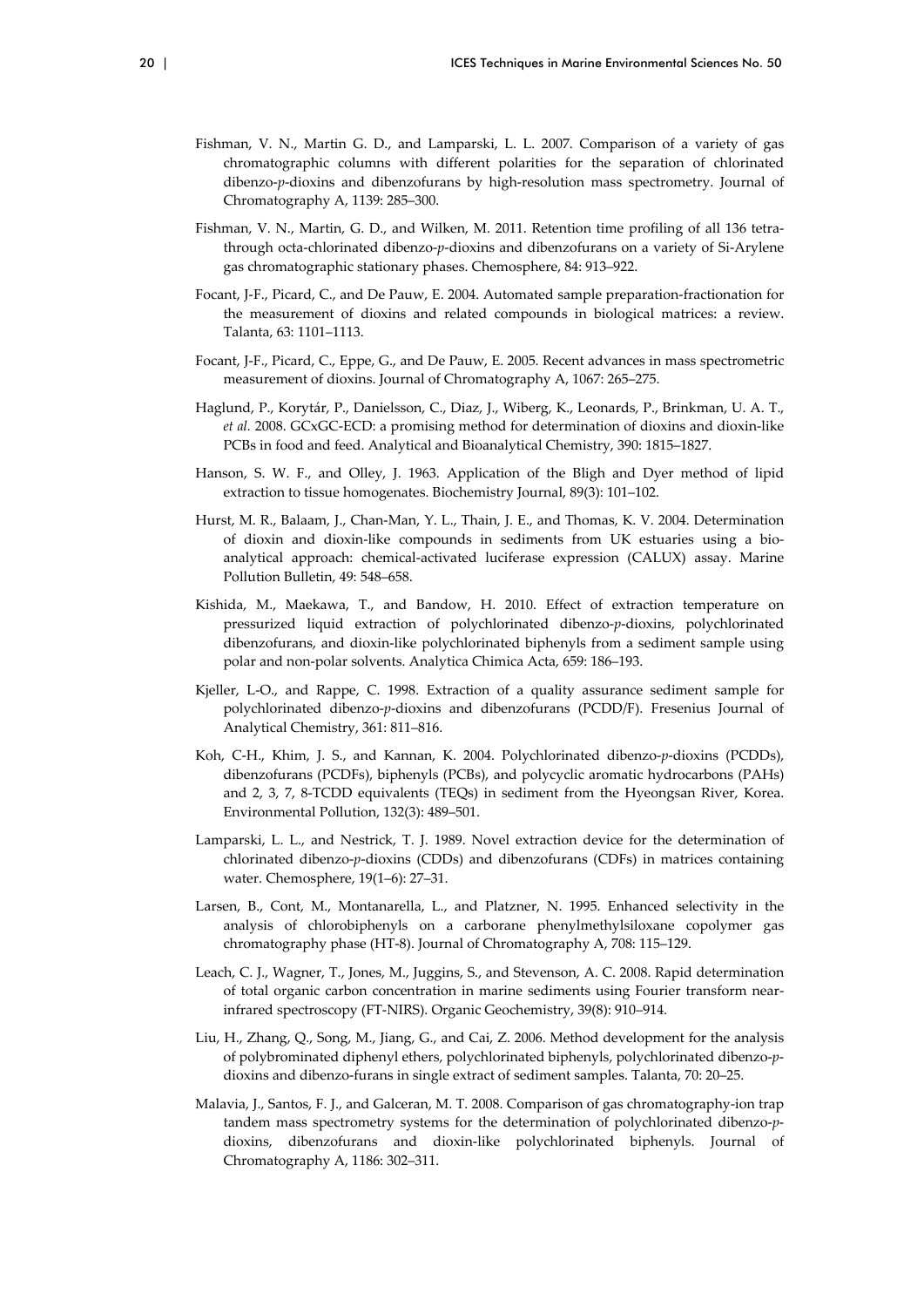- March, R. E., Splendore, M., Reiner, E. J., Mercer, R. S., Plomley, J. B., Waddell, D. S., and MacPherson, K. A. 2000. A comparison of three mass spectrometric methods for the determination of dioxins/furans. International Journal of Mass Spectrometry, 194: 235–246.
- Onwudili, J. A., Hajizadeh, Y., Zainal, S., Upton, J., and Williams, P. T. 2011. Application of low‐temperature CP‐Sil 88 column for the isomeric analysis of toxic 2378‐substituted PCDD/Fs in incinerator flyash and sewage sludge using a triple quadrupole GC‐MS/MS. Talanta, 87: 143–151.
- OSPAR. 2005. Background document on dioxins. Hazardous Substances Series. OSPAR Commission, update 2005, London, UK.
- OSPAR. 2010a. JAMP Guidelines for Monitoring Contaminants in Biota. OSPAR Commission. Monitoring guidelines, ref. no. 1999‐2, revised in 2010, London, UK. 98 pp.
- OSPAR. 2010b. JAMP Guidelines for Monitoring Contaminants in Sediments. OSPAR Commission. Monitoring guidelines, ref. no. 2002‐16, revised in 2010, London, UK. 84 pp.
- Pandelova, M., Henkelmann, B., Roots, O., Simm, M., Järv, L., Benfenati, E., and Schramm, K‐ W. 2008. Levels of PCDD/F and dioxin-like PCB in Baltic fish of different age and gender. Chemosphere, 71: 369–378.
- Reiner, E. J., Clement, R. E., Okey, A. B., and Marvin, C. H. 2006. Advances in analytical techniques for polychlorinated dibenzo‐*p*‐dioxins, polychlorinated dibenzofurans and dioxin‐like PCBs. Analytical and Bioanalytical Chemistry, 386: 791–806.
- Robinson, C., Blow, P., and Dorman, F. 2004. Rapid dioxin analysis using accelerated solvent extraction (ASE), multi‐column sample cleanup and Rtx‐Dioxin2 gas chromatography column. Organohalogen Compounds, 66: 100–105.
- Schumacher, B. 2002. Methods for the determination of total organic carbon (TOC) in soils and sediments. Ecological Risk Assessment Support Center. US Environmental Protection Agency. NCEA‐C‐1282; EMASC‐001.
- Schrock, M., Dindal, A., and Billets, S. 2009. Evaluation of alternative approaches for screening contaminated sediments and soils for polychlorinated dibenzo‐*p*‐dioxins and polychlorinated dibenzofurans. Journal of Environmental Management, 90: 1289–1295.
- Skoczynska, E., Korytár, P., and de Boer, J. 2008. Maximizing chromatographic information from environmental extracts by GCxGC‐ToF‐MS. Environmental Science and Technology, 42: 6611–6618.
- Smedes, F. 1999. Determination of total lipid using non‐chlorinated solvents. Analyst, 124: 1711–1718.
- Stern, G. A., Braekevelt, T. W., Helm, P. A., Bidleman, T. F., Outdidge, P. M., Lockhart, W. L., McNeeley, R., *et al*. 2005. Modern and historical fluxes of halogenated organic contaminants to a lake in the Canadian Arctic, as determined from annually laminated sediment cores. Science of the Total Environment, 342: 223–243.
- USEPA. 1994. Tetra‐ through Octa‐chlorinated dioxins and furans by isotope dilution HRGC/HRMS. Method 1613. Revision B. US Environmental Protection Agency. Office of Water, Engineering and Analysis Division (4304), October 1994, Washington DC, USA.
- USEPA. 1996. The analysis of polychlorinated dibenzo‐*p*‐dioxins and polychlorinated dibenzofurans by high resolution gas chromatography/low resolution mass spectrometry (HRGC/LRMS). Method 8280A. Revision 1. US Environmental Protection Agency, December 1996, Washington DC, USA.
- Van den Berg, M., Birnbaum, L. S., Denison, M., De Vito, M., Farland, W., Feeley, M., Fiedler, H., *et al.* 2006. The 2005 World Health Organization reevaluation of human and mammalian toxic equivalency factors for dioxins and dioxin‐like compounds. Toxicological Sciences, 93: 223–241.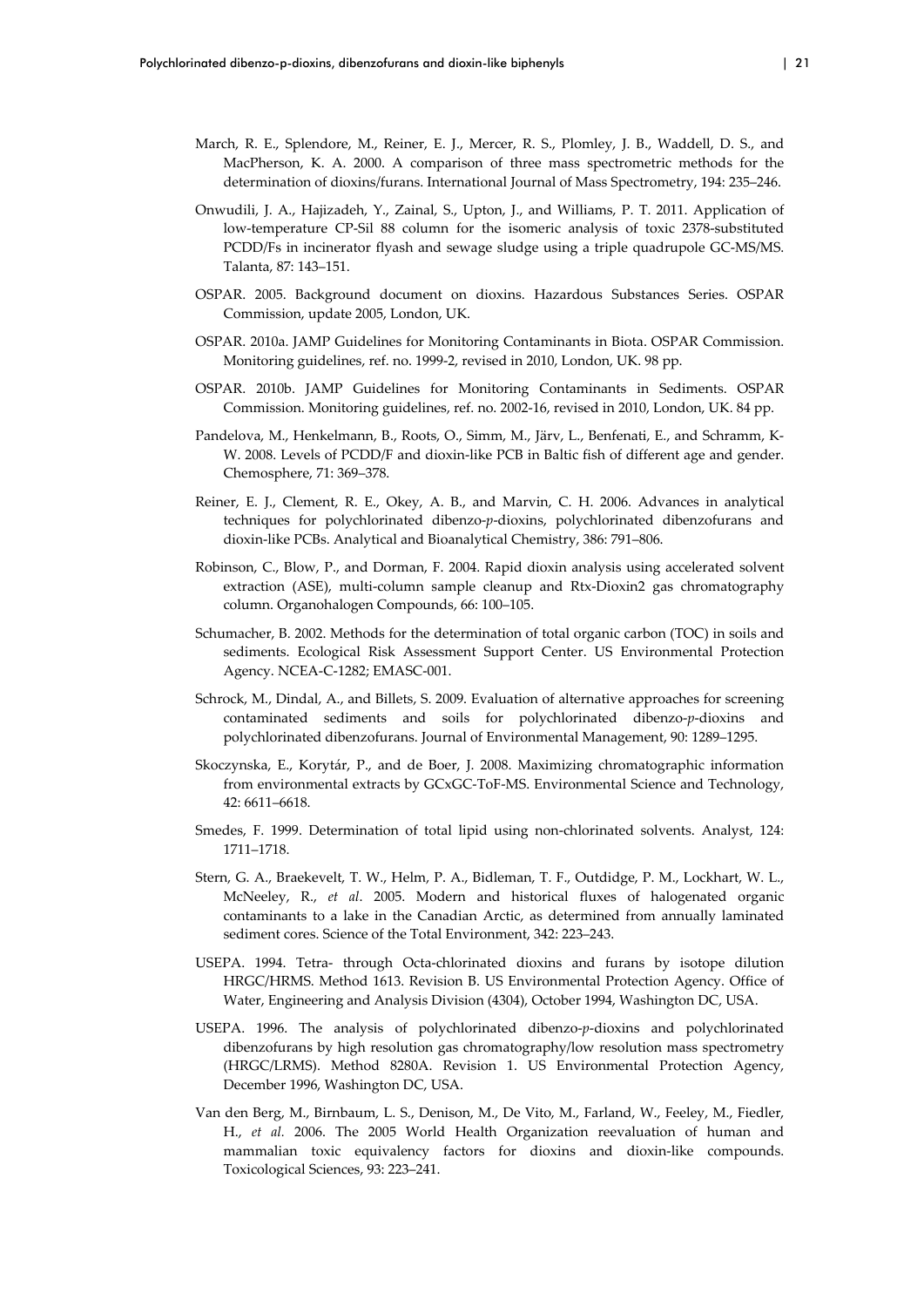- Van Leeuwen, S. P. J., Leonards, P. E. G., Traag, W. A., Hoogenboom, L. A. P., and de Boer, J. 2007. Polychlorinated dibenzo‐*p*‐dioxins, dibenzofurans and biphenyls in fish from the Netherlands: concentrations, profiles and comparison with DR CALUX bioassay results. Analytical and Bioanalytical Chemistry, 216: 1352–1356.
- Van Loco, J., Van Leeuwen, S., Roos, P., Carbonelle, S., de Boer, J., Goeyens, L., and Beernaert, H. 2004. The international validation of bio and chemical screening methods for dioxins and dioxin‐like PCBs: The DIFFERENCE project round 1 and 2. Talanta, 63: 1169–1182.
- Verta, M., Salo, S., Korhonen, M., Assmuth, T., Kiviranta, H., Koistinen, J., Ruokojärvi, P., *et al.* 2007. Dioxin concentrations in sediments of the Baltic Sea – a survey of existing data. Chemosphere, 67: 1762–1775.
- Webster, L., Tronczynski, J., Bersuder, P., Vorkamp, K., and Lepom, P. 2009. Determination of polybrominated diphenyl ethers (PBDEs) in sediment and biota. ICES Techniques in Marine Environmental Sciences, 46. 16 pp.
- Wells, D. E., and de Boer, J. 2006. Evaluation of the quality of measurement of organochlorine contaminants in the marine environment: the QUASIMEME experience. Trends in Analytical Chemistry, 25: 350–363.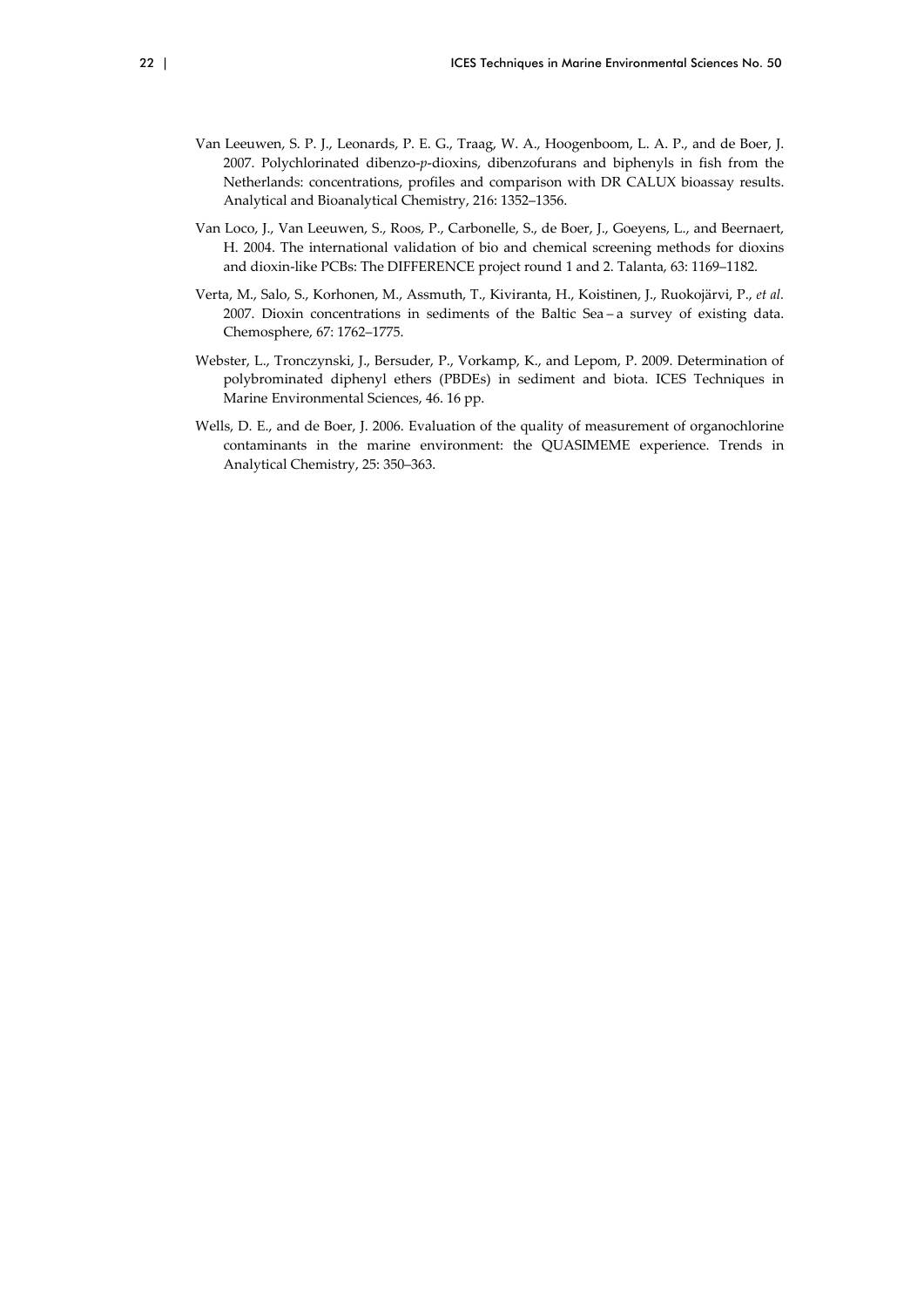## 11 Author contact information

#### **Katrin Vorkamp**

Aarhus University Department of Environmental Sciences Frederiksborgvej 399 4000 Roskilde, Denmark kvo@dmu.dk

#### **Patrick Roose**

Management Unit of the North Sea Mathematical Models 3de en 23ste Linieregimentsplein 8400 Oostende, Belgium patrick.roose@mumm.ac.be

#### **Philippe Bersuder**

Centre for Environment, Fisheries and Aquaculture Sciences (Cefas) Pakefield Road Lowestoft, Suffolk NR33 0HT, UK philippe.bersuder@cefas.co.uk

#### **Lynda Webster**

Marine Scotland–Science PO Box 101 375 Victoria Road Aberdeen AB11 9DB, UK lynda.webster@scotland.gsi.gov.uk

#### **Peter Lepom**

Federal Environment Agency Laboratory for Water Analysis Bismarckplatz 1 14193 Berlin, Germany peter.lepom@uba.de

#### **Catherine Munschy**

Ifremer Rue de l'Ile d'Yeu BP21105 44311 Nantes Cedex 03, France cmunschy@ifremer.fr

#### **Rossana Bossi**

Aarhus University Department of Environmental Sciences Frederiksborgvej 399 4000 Roskilde, Denmark rbo@dmu.dk

#### **Jacek Tronczynski**

Ifremer Rue de lʹIle dʹYeu BP 21105 44311 Nantes Cedex 03, France jacek.tronczynski@ifremer.fr

#### **Jacob de Boer**

VU University De Boelelaan 1087 1081 HV Amsterdam, The Netherlands Jacob.de.Boer@ivm.vu.nl